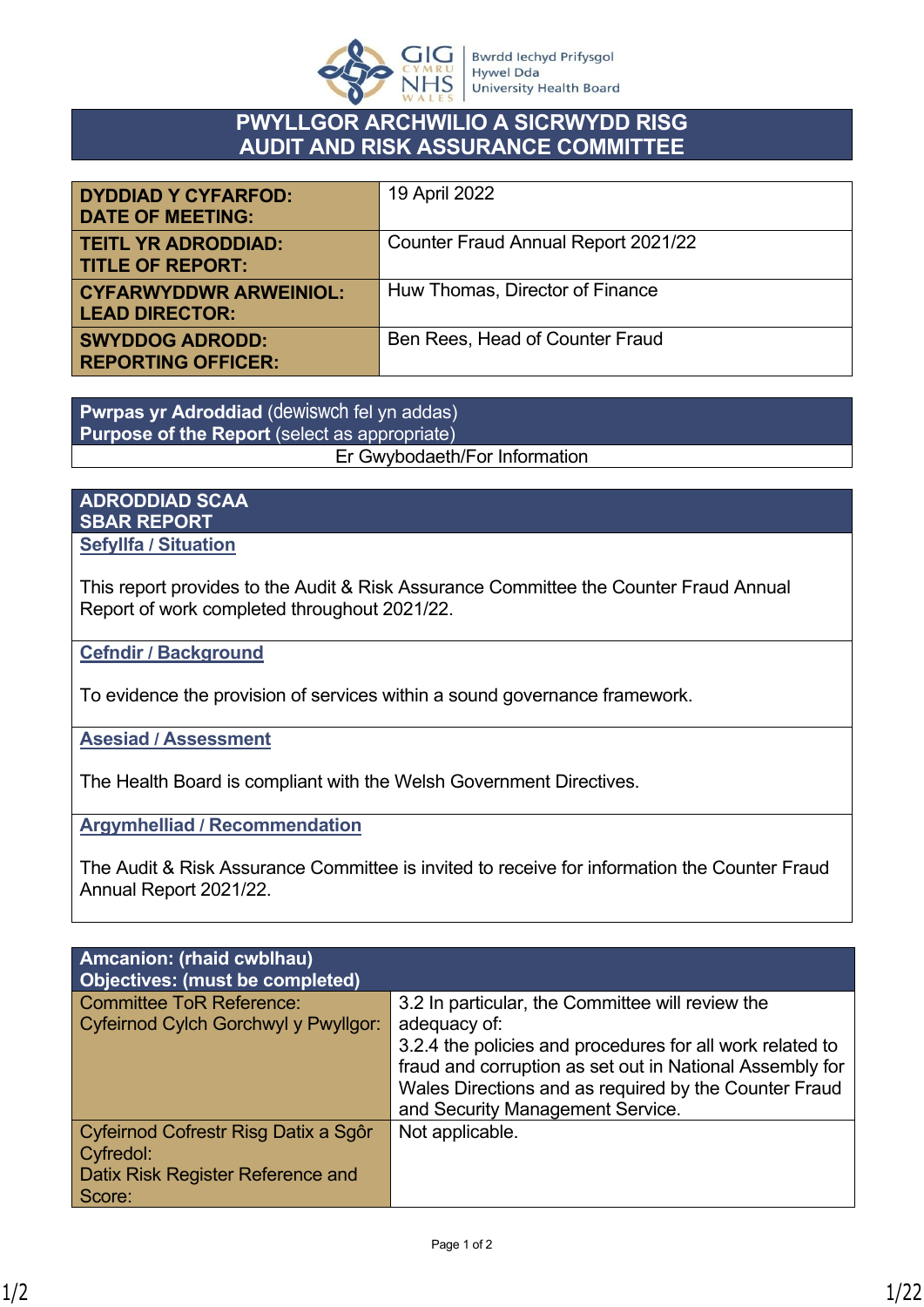| Safon(au) Gofal ac lechyd:<br>Health and Care Standard(s):                                                                                               | Governance, Leadership and Accountability                                                |
|----------------------------------------------------------------------------------------------------------------------------------------------------------|------------------------------------------------------------------------------------------|
| <b>Amcanion Strategol y BIP:</b><br><b>UHB Strategic Objectives:</b>                                                                                     | 3. Striving to deliver and develop excellent services<br>6. Sustainable use of resources |
| <b>Amcanion Llesiant BIP:</b><br><b>UHB Well-being Objectives:</b><br><b>Hyperlink to HDdUHB Well-being</b><br><b>Objectives Annual Report 2018-2019</b> | 10. Not Applicable                                                                       |

| <b>Gwybodaeth Ychwanegol:</b><br><b>Further Information:</b> |                                         |
|--------------------------------------------------------------|-----------------------------------------|
| Ar sail tystiolaeth:                                         | <b>Counter Fraud Workplan</b>           |
| <b>Evidence Base:</b>                                        |                                         |
| <b>Rhestr Termau:</b>                                        | LCFS - Local Counter Fraud Specialist/s |
| <b>Glossary of Terms:</b>                                    |                                         |
| Partïon / Pwyllgorau â ymgynhorwyd                           | Not Applicable                          |
| ymlaen llaw y Pwyllgor Archwilio a                           |                                         |
| Sicrwydd Risg:                                               |                                         |
| Parties / Committees consulted prior                         |                                         |
| to Audit and Risk Assurance                                  |                                         |
| Committee:                                                   |                                         |

| <b>Effaith: (rhaid cwblhau)</b><br>Impact: (must be completed) |                |  |
|----------------------------------------------------------------|----------------|--|
| <b>Ariannol / Gwerth am Arian:</b>                             | Not Applicable |  |
| <b>Financial / Service:</b>                                    |                |  |
| <b>Ansawdd / Gofal Claf:</b><br><b>Quality / Patient Care:</b> | Not Applicable |  |
| <b>Gweithlu:</b><br><b>Workforce:</b>                          | Not Applicable |  |
| Risg:<br><b>Risk:</b>                                          | Not Applicable |  |
| <b>Cyfreithiol:</b><br>Legal:                                  | Not Applicable |  |
| <b>Enw Da:</b><br><b>Reputational:</b>                         | Not Applicable |  |
| <b>Gyfrinachedd:</b><br><b>Privacy:</b>                        | Not Applicable |  |
| Cydraddoldeb:<br><b>Equality:</b>                              | Not Applicable |  |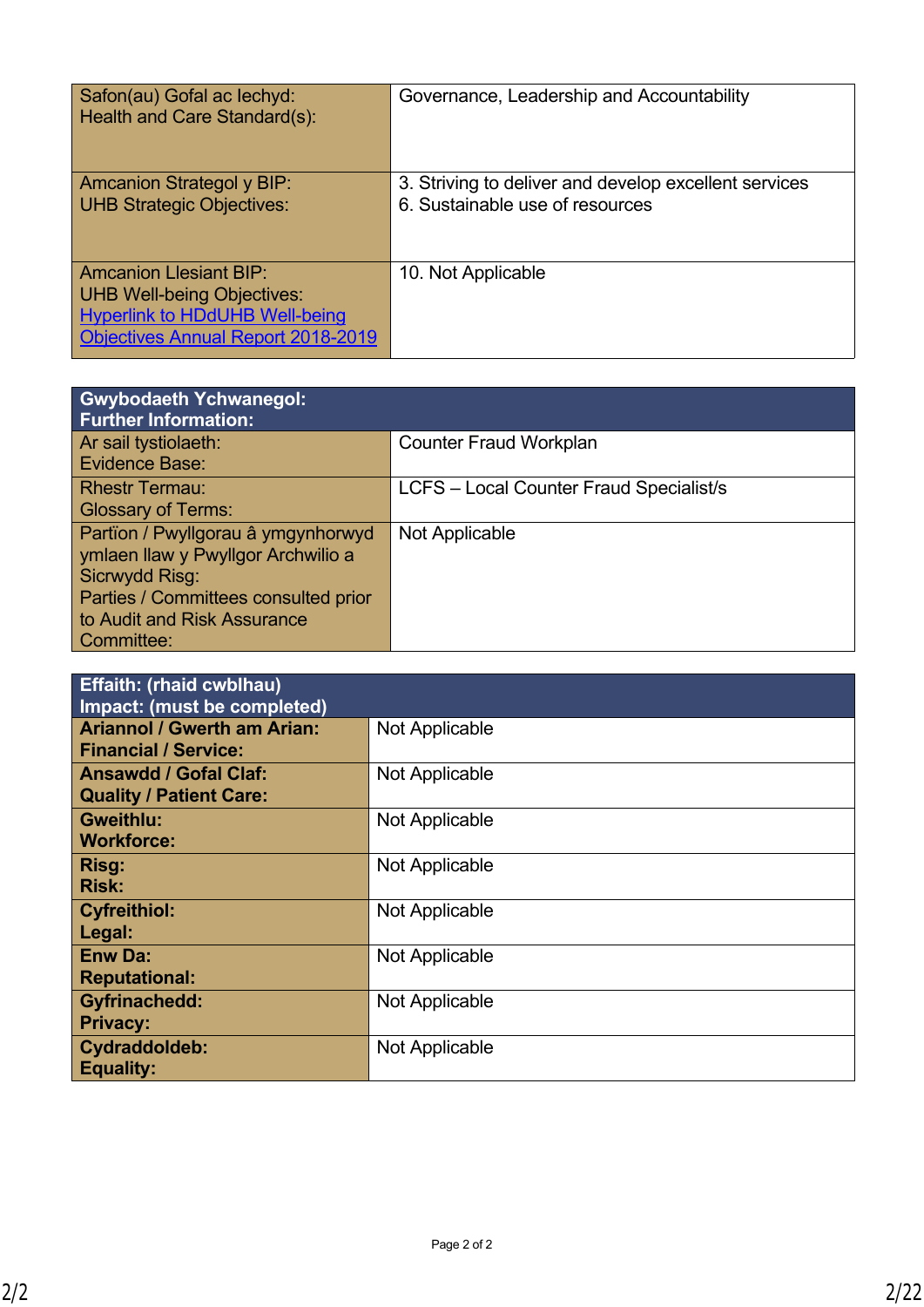

# **HYWEL DDA UNIVERSITY HEALTH BOARD**

# **COUNTER FRAUD ANNUAL REPORT 2021/22**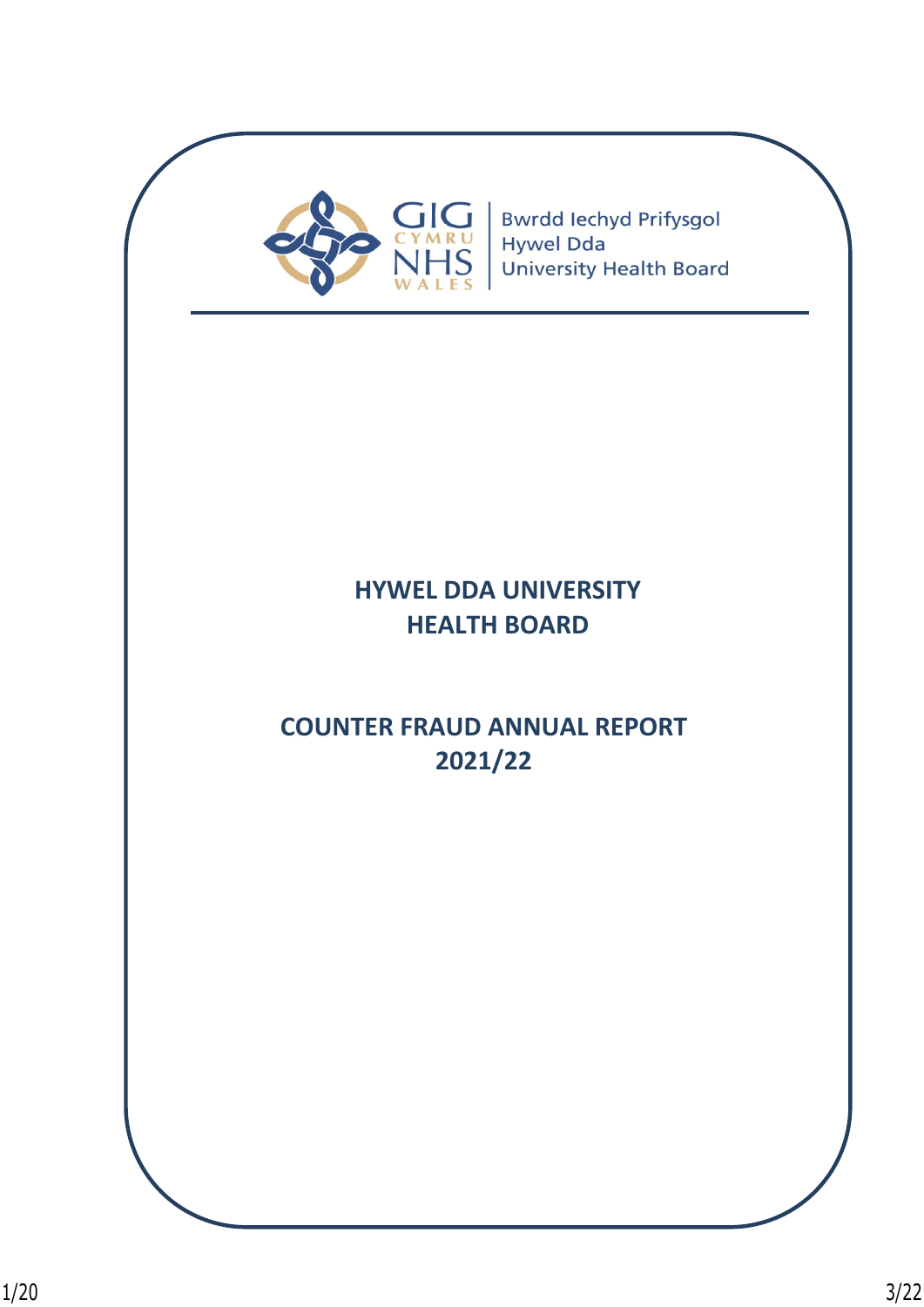

# **CONTENTS**

|  | 4 NHS Counter Fraud Authority Quality Assurance Standards13 |  |
|--|-------------------------------------------------------------|--|
|  |                                                             |  |
|  |                                                             |  |
|  |                                                             |  |
|  |                                                             |  |
|  |                                                             |  |
|  |                                                             |  |
|  |                                                             |  |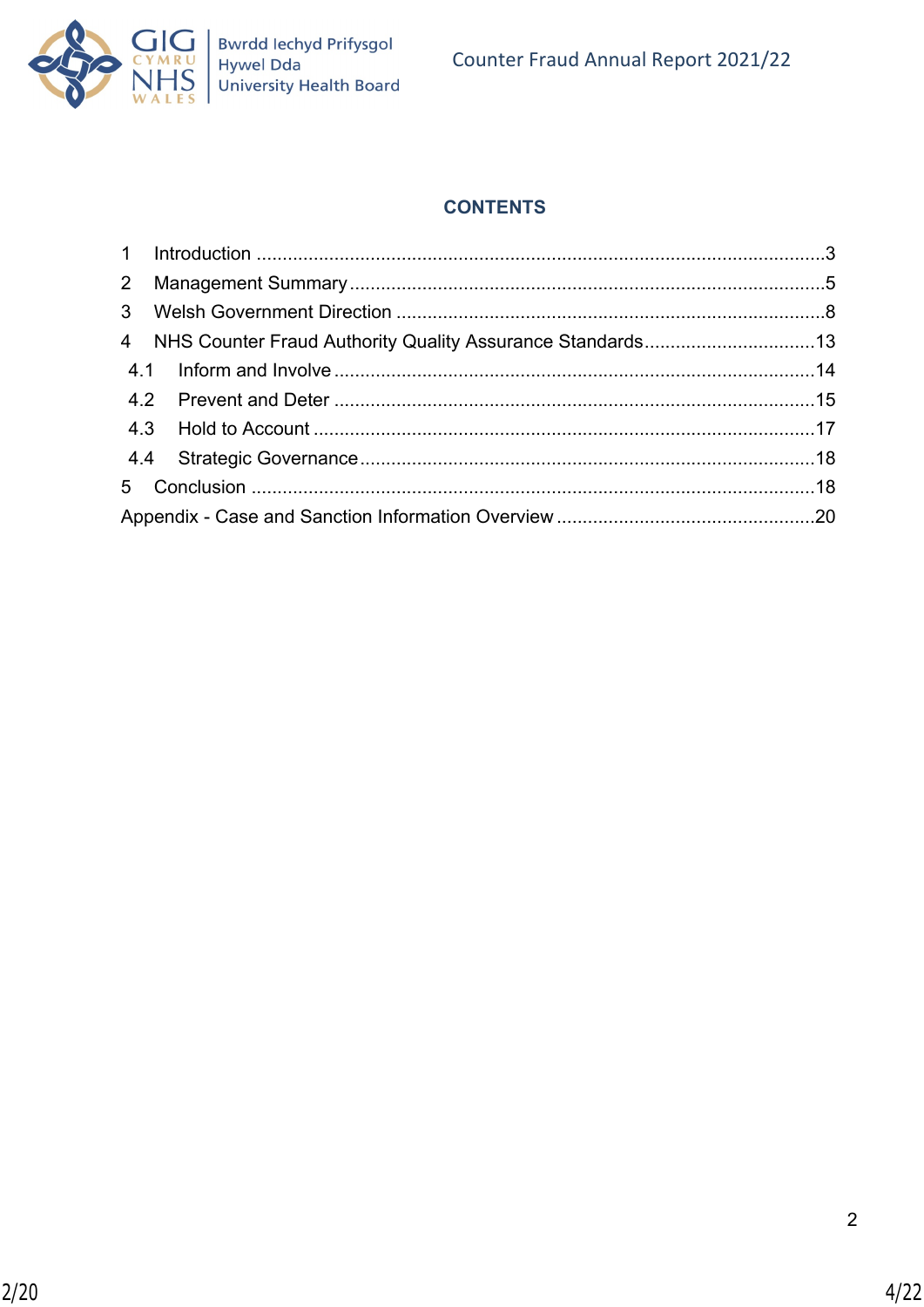

# <span id="page-4-0"></span>**1 Introduction**

NHS bodies in Wales must implement anti-fraud, bribery, and corruption measures in accordance with Welsh Government Directions on Counter Fraud Measures and the service agreement under section 83 of the Government of Wales Act 2006. This report has been written in accordance with such provisions and is produced annually to demonstrate how the directions and subsequent standards for delivery are achieved.

The Directions to NHS bodies identify functions and responsibilities in relation to Counter Fraud provision and prescribe through set standards for NHS bodies as to how best achieving compliance towards these directions. The Health Board is required to comply with NHS Counter Fraud Authority's fraud, bribery, and corruption standards for providers, and produces this annual report in compliance with the direction.

The report will seek to provide detail of the work carried out by the Health Board that relates to anti-fraud, bribery, and corruption over the preceding financial year. The Welsh Government directions and standards have been developed to support NHS organisations in implementing appropriate measures to counter fraud, bribery and corruption and are presented under the following work activity areas:

- Strategic Governance
- Inform & Involve
- Prevent & Deter
- Hold to account

The report will demonstrate and highlight the work completed under the 4 areas of activity as presented within the Government Functional Standards 013 – Counter Fraud and NHS Requirements to meet those standards is available at:

[Government Functional Standard 013 Counter Fraud | NHS Counter Fraud Authority |](https://cfa.nhs.uk/government-functional-standard)  **[NHSCFA](https://cfa.nhs.uk/government-functional-standard)** 

The report will also reference the "Self-Review Tool" (SRT) as part of the Quality Assurance process, which presents an overall RAG rating for each of the key areas of activity. The report style follows a prescribed format as recommended within the NHS Counter Fraud Authority's annual report template; so will, therefore, be similar in format to reports previously issued.

2021 saw the introduction of the new Government Functional Standards 013 – Counter Fraud and NHS Requirements, replacing the previous, Fraud, Bribery and Corruption Standards for NHS Bodies. 2022/23 will be the final transitional year, with a view to the new standards being fully embedded by the end of that year. As such, a greater emphasis will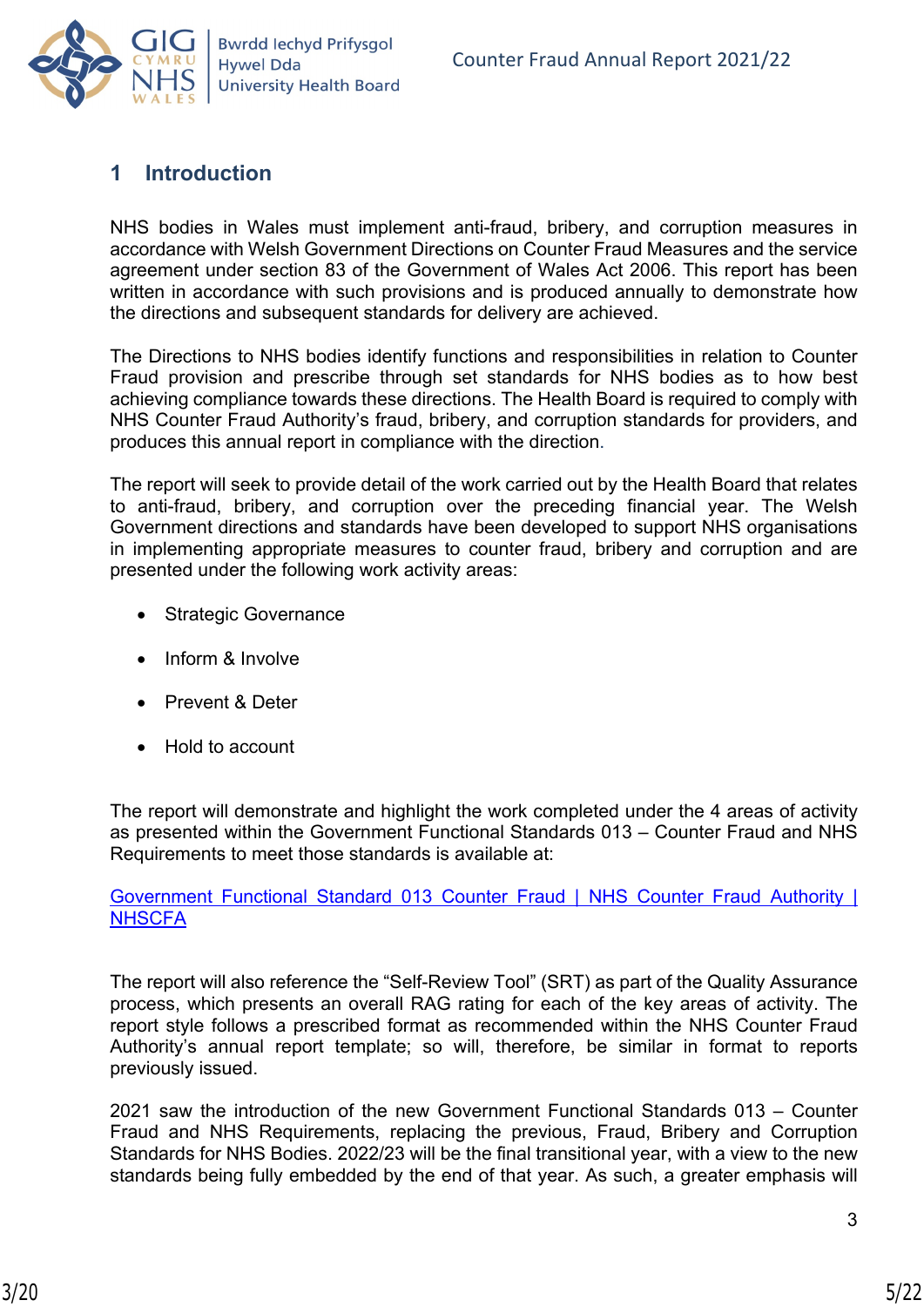

be placed on Prevention and Deterrent activities, which will include the introduction of more Local Pro-active Exercises (LPS) and Fraud Risk Assessments.

Hywel Dda University Health Board Counter Fraud provision was resourced based on 2 FTE Local Counter Fraud Specialists (LCFS) overall:

- Ben Rees (Lead LCFS)
- Terry Slater (LCFS)

For ease of reference, the report follows the four key areas of action assessed through the NHS Protect Quality Assurance Framework which links to the National Counter Fraud Strategy for Wales. The report gives details of work carried out by the LCFS. The information referred to in this report contributes to the Counter Fraud strategy for the Health Board.

The Counter Fraud Work plan provides a more detailed account of the specific tasks undertaken by the Counter Fraud Officers. This work plan is used to inform the Audit & Risk Assurance Committee (ARAC) on a regular basis of progress made against the planned activity throughout the year.

## **Table to illustrate Resource position 2021/22**

| <b>AREA OF ACTIVITY</b>     | <b>Resource Allocated</b><br>(days) 2021/22 | <b>Resource Used</b><br>(days) 2021/22 |  |
|-----------------------------|---------------------------------------------|----------------------------------------|--|
| <b>STRATEGIC GOVERNANCE</b> | 50                                          | 40                                     |  |
| <b>INFORM AND INVOLVE</b>   | 90                                          | 80                                     |  |
| <b>PREVENT AND DETER</b>    | 100                                         | 99                                     |  |
| <b>HOLD TO ACCOUNT</b>      | 180                                         | 200                                    |  |
| <b>TOTAL</b>                | 420                                         | 419                                    |  |

| <b>Cost</b>                                                                                       | £       |
|---------------------------------------------------------------------------------------------------|---------|
| <b>Proactive costs (Strategic</b><br>Governance, Inform and Involve,<br><b>Prevent and Deter)</b> | £42,099 |
| <b>Reactive costs (Hold to Account)</b>                                                           | £37,333 |
| Total costs for counter fraud, bribery,<br>and corruption work                                    | £79,432 |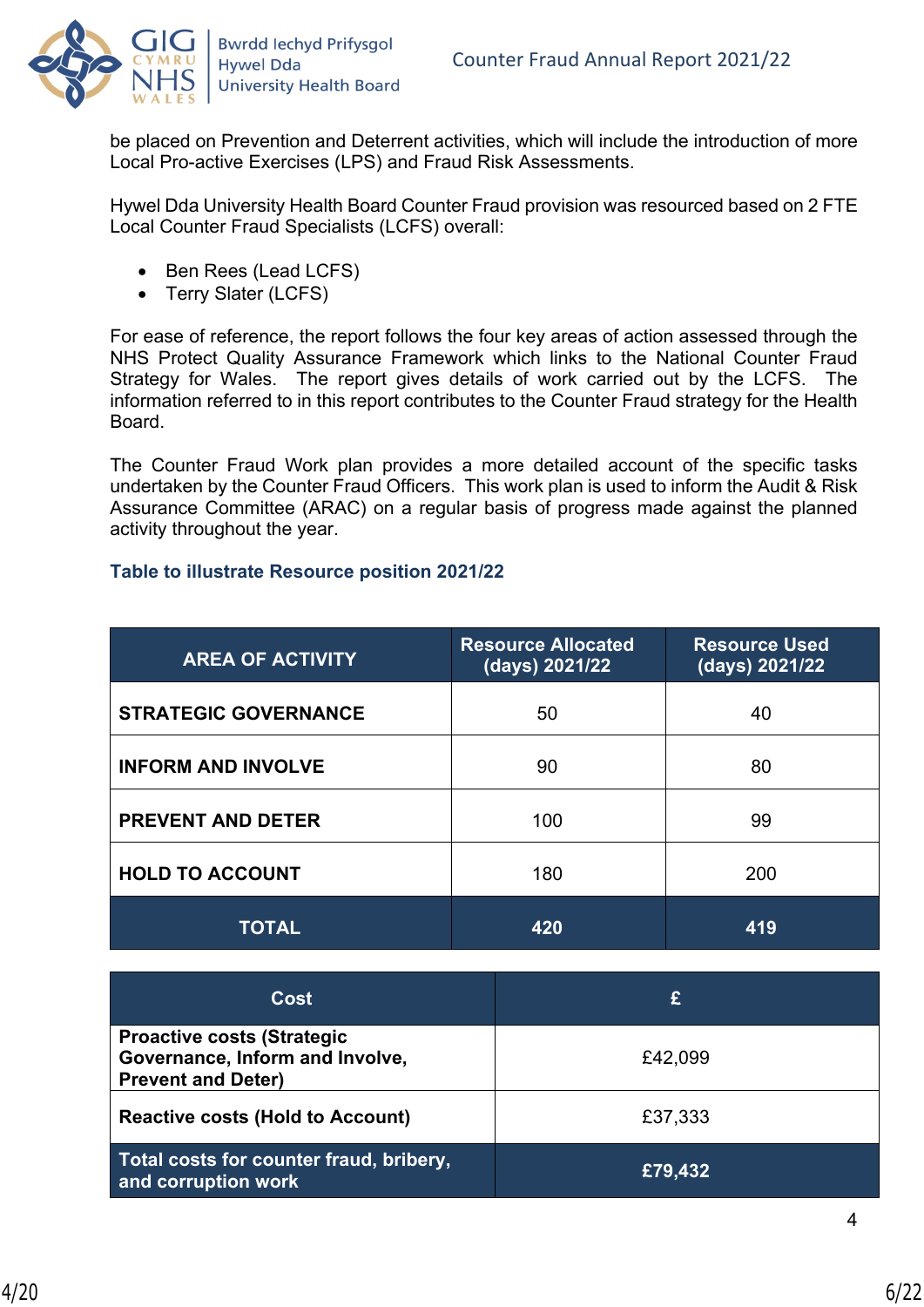

## <span id="page-6-0"></span>**2 Management Summary**

The main achievements highlighted in this report are as follows:

All key requirements of the Welsh Government Directions to NHS Bodies on Counter Fraud Measures have been achieved.

During 2021/22, the Counter Fraud Team carried over 12 active cases from the previous year, received and recorded 47 new referrals, of which 43 investigations were investigated and closed. 16 cases remain open and under review at the end of this financial year and will be carried over into the next. Of these 16 that have been carried over, several are at the stage where a Voluntary Interview Under Caution (VIUC) is required, or a VIUC has been undertaken and further Investigative actions have been identified.

Of those investigations that were finalised, one resulted in a successful prosecution at Swansea Crown Court, 11 civil sanctions were applied, including the recovery of funds totalling £23,061 and 10 internal disciplinary referrals were made. This is in addition to the proactive pieces of work undertaken and reported throughout the year.

It is noted that compared to 2020/21, the Counter Fraud Team have received almost twice as many referrals as previous years, which has resulted in an increase in the amount of investigative and preventative work undertaken. It is thought that the increase in referrals is due to three factors:

- The introduction of the Counter Fraud mandatory ESR training, which has resulted in greater awareness and development of an anti-fraud culture in the organisation, with Health Board employees being more aware and confident in reporting concerns.
- Face to face / online interactions have increased significantly over the past 12 months, resulting in better staff engagement and a greater awareness of how to report concerns, in particular with regards to local contacts and reporting streams.
- Better recording of referrals via the new Investigation Recording System implemented in Q2 2021/22, namely Clue3.

It is important to note that not all referrals received were crimes, some of these would have been concerns or system weaknesses, which would have been reviewed and actioned accordingly.

In conjunction with the Health Board's Workforce & Organisational Development Directorate, all cases developed that were linked to a current employee were referred to the relevant workforce contact, and subsequent workforce reviews / disciplinary cases were completed following the sharing of intelligence around the Counter Fraud findings. Additionally, as a matter of professional routine practice, where investigations involved members of professional bodies, referrals were made to each respective body, allowing them the opportunity to consider undertaking their own investigations with regards to the conduct of the specific individual involved. Such relationships and professional working practices will continue through the current working period, and continued liaison will remain for cases carried forward.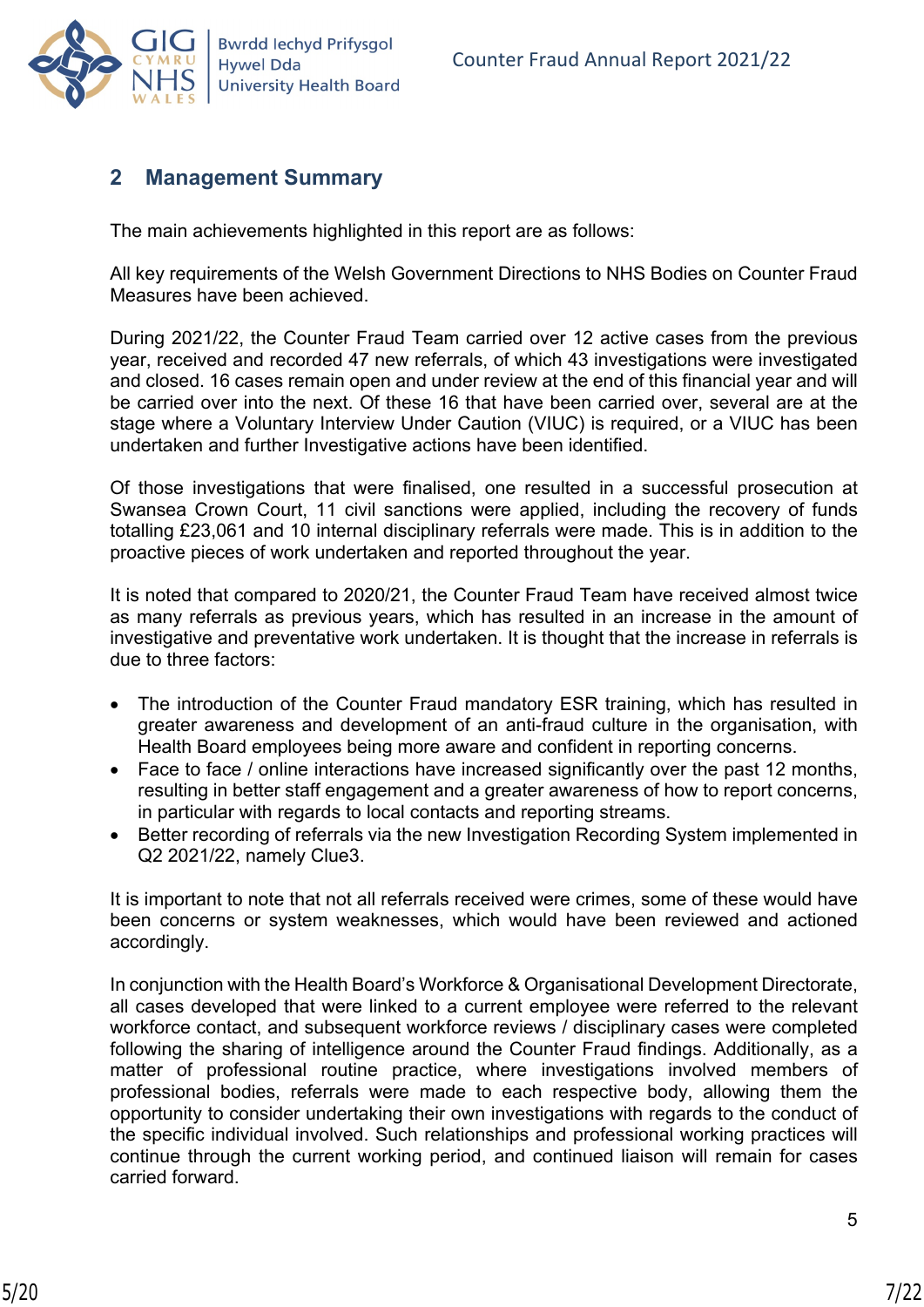

Communication and awareness development have been utilised on a targeted basis throughout the year. Training was provided to high-risk staff groups such as Finance, Estates and Medicines Management. Fraud awareness training was also delivered in response to emerging fraud risk such as staff who work within finance and procurement, where an increase in Mandate Fraud was identified at a National Level. This sits alongside the mass awareness programme which utilised mass communications to deliver the counter fraud message via newsletters, social media, global email system, staff alerts and bulletin board.

There has been a notable increase in the number of staff contacting the Counter Fraud Team to request advice and assistance in relation to concerns around risk or system weaknesses. This meets the intended strategy of evolving the Team from being a contact to report 'when things go wrong', to a contact point to reach out to for mitigation advice and support.

Over two years have passed, and the COVID-19 Pandemic continues to have an impact, although as mentioned, this has caused less disruption to the Counter Fraud Service compared to previously. However, Local Pro-active Exercises have been undertaken in connection with known risks attributed to the pandemic, including a Recruitment and Procurement Exercise. The Counter Fraud Department continued to send out regular Fraud Alert Bulletins to key staff groups and where appropriate, Health Board Wide messages.

The LCFS has continued to support the Corporate Governance Team in raising awareness around the requirements of the Standards of Behaviour Policy. Specifically, the requirement around Declaration of Interests and Gifts, Hospitality and Sponsorship; a Pro-active Exercise into compliance has been commenced and will be reported to ARAC in Quarter 1 of 2022/23.

The LCFS continue to work closely with NHS CFS Wales Regional Team to provide appropriate information and to liaise on all referrals with particular use made of the financial investigation capabilities of the Regional Team including use of Proceeds of Crime Act powers. Casework was reported on a quarterly basis for the NHS Counter Fraud Authority to monitor activity nationally.

Liaison between both internal and external auditors has been maintained, in conjunction with regular review of Audit Papers submitted by internal audit via ARAC. In addition, the Local Counter Fraud Champion and Board Secretary provides a governance link to the Counter Fraud Department, raising any concerns when appropriate.

Updates are presented and reviewed where audit reveals a potential fraud risk or system vulnerability for the Counter Fraud Team to assess. The key focus has been retained with fraud awareness and the improvement of early involvement of the Counter Fraud officers through partnership working as main priorities.

The application of recommendations identified at the conclusion of each Counter Fraud investigation is also considered essential in reducing the opportunities for loss through fraud; to this end, a greater emphasis will be placed on the monitoring and progression of Counter Fraud Recommendations during 2022/23.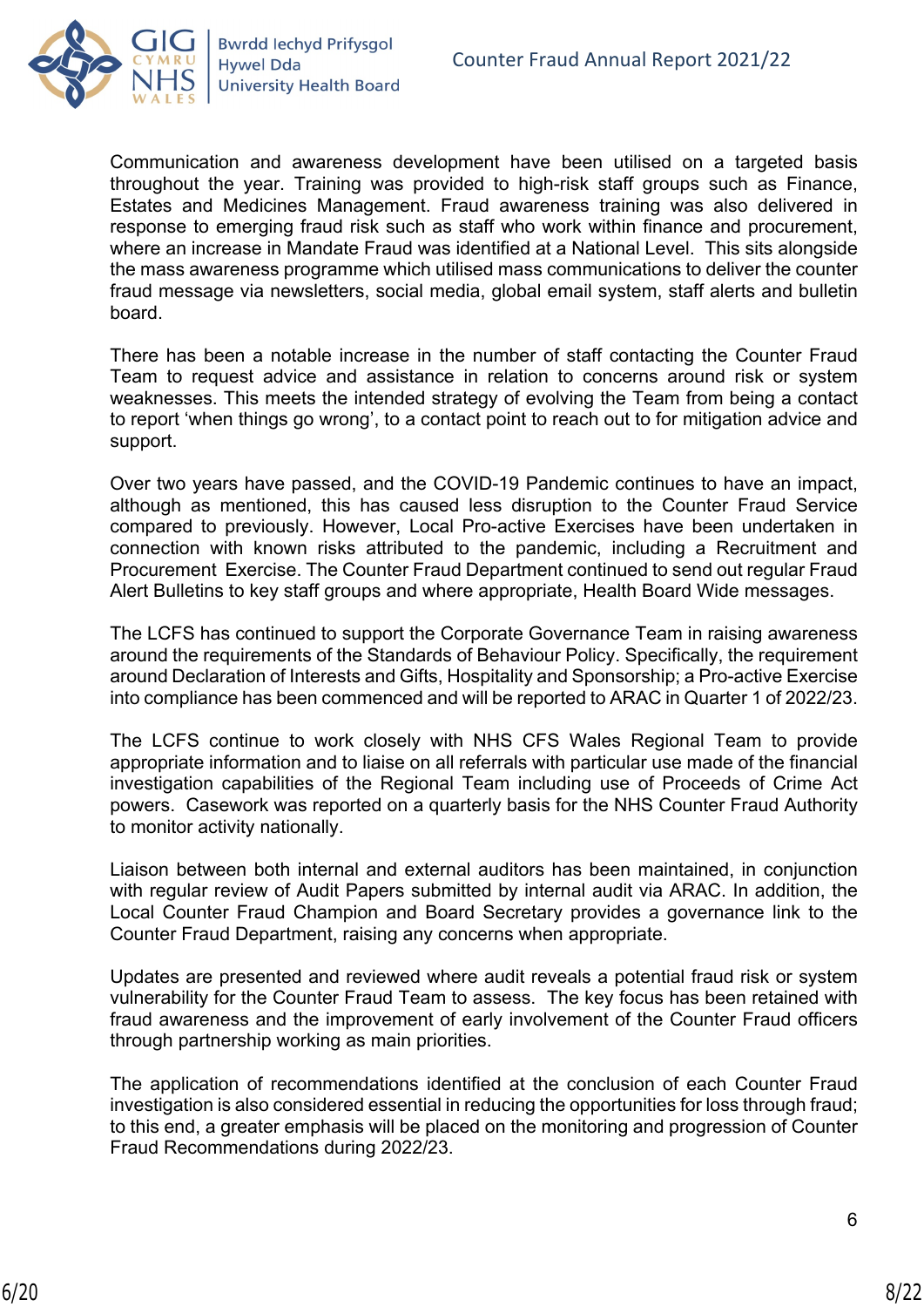

Greater communication between the LCFS and external organisations has continued to result in improved levels of intelligence, in accordance with Data Protection and legal sharing provisions, including greater collaboration between the Police and NHS Wales Shared Services Partnership (NWSSP) functions, such as Post Payment Verification (PPV).

The Counter Fraud Team has taken a proactive approach to fraud risks throughout 2020/21, responding to emerging risks identified during the pandemic. The Team now assess fraud risk in line with Health Board policy and procedure. This is in line with revised NHS Counter Fraud Authority Standards and wider strategy to give greater weighting to prevent fraud. This work will continue to develop into 2022/23 with an emphasis on fully embedding processes by the end of the financial year.

NHS Counter Fraud Authority Thematic Assessments have been undertaken throughout the year and the findings have been reported back via the authority.

Advice has also been provided for managers, patients, contractors, and staff when required, and the service is able to demonstrate that it is an asset for improving systems, as well as applying appropriate sanctions where those systems may have been abused. Policy and departmental documentation reviews have been completed as a matter of routine during all enquiries, and fraud proofing advice offered and implemented where required.

This year has seen a significant increase in the number of Finance related policies / standard operating procedures being reviewed. It is encouraging to see that a Counter Fraud input is being considered as part of the routine review process.

A renewed focus on this type of counter fraud activity is being driven by NHS Counter Fraud Authority. Increased capture of data is proposed in this area to attempt to provide insight into the impact of counter fraud work in the form of savings made (or fraud losses prevented), to highlight and measure the effectiveness of work in this area.

Fraud alerts and staff alerts around Counter Fraud have been frequently issued, including fraud and drug alerts, utilising a variety of mediums to deliver such messages. These include staff briefings, global email, newsletters, and occasionally social media platforms. The drug fraud alerts have also been subject to review and agreed actions through a structured delivery approach, with the LCFS sitting on the Local Intelligence Group for the region, alongside partners both internally and externally.

Applicable sanctions have been successfully utilised by the Counter Fraud team in its dealings with alleged fraud, bribery, or corruption. Evidence of criminal, civil and disciplinary sanctions can be demonstrated, ensuring that resource is put to best use. Sanctions are also essential in acting as effective deterrents.

Following a 2021 Audit Wales report, the LCFS successfully negotiated that the Counter Fraud E-learning package on ESR be made mandatory for all staff, with this requirement implemented in May 2021. To date a total of 4631 staff have completed the training, a compliance rate of 40.63%. Analysis has identified that the staff groups with the least compliance are Medical and Dental, Estates and Ancillary and Allied Health Professionals, the Counter Fraud Team will now look to raise awareness amongst these groups in the forthcoming year.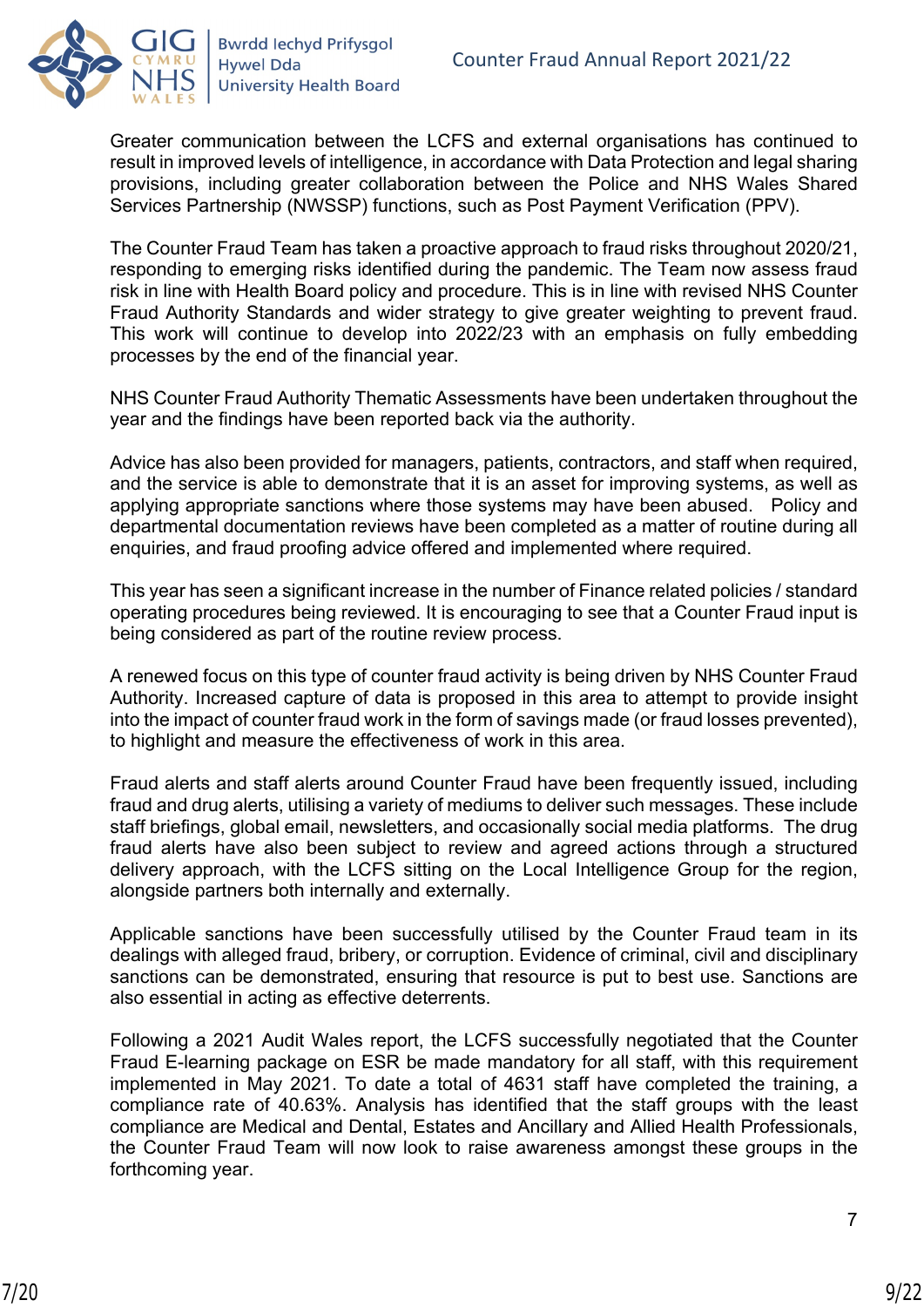

This year has also seen the Lead LCFS, and Fraud Champion engage on a regular basis, enabling greater discussion of Fraud Risks and collaboration between both the Counter Fraud Department and the Corporate Governance Directorate.

## **Area of Activity Overview**



As per previous years, the 2021/22 work overview illustrates how a significant amount of work activity fell around the area of Hold to Account. The amount resource allocated to this area has not increased, despite seeing a 100% increase in referrals received.

## <span id="page-9-0"></span>**3 Welsh Government Direction**

The following grid identifies the key requirements under Welsh Government (WG) Directions July 2006 and outlines current activity within each section. The table illustrates that, in line with WG directions, supported through compliance with the standards for Wales, Hywel Dda University Health Board Counter Fraud provision is illustrating positive performance in delivery of its Counter Fraud Strategy.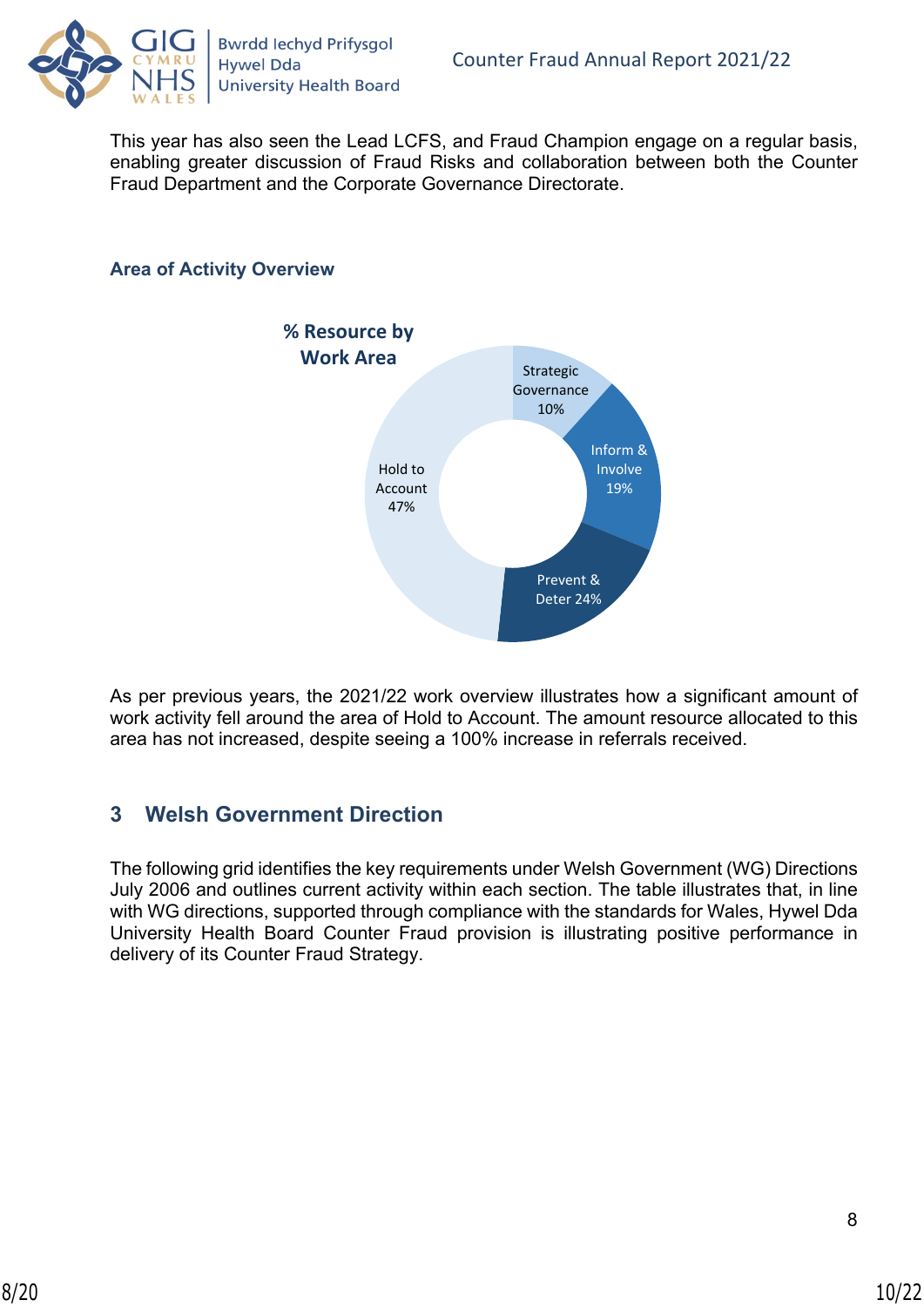

| Para. | Instruction                                                                                                                                                                                                                                                                                                                                                                                                                                                                                                                                                                                                           | <b>Action</b><br>taken by<br>health<br>body |
|-------|-----------------------------------------------------------------------------------------------------------------------------------------------------------------------------------------------------------------------------------------------------------------------------------------------------------------------------------------------------------------------------------------------------------------------------------------------------------------------------------------------------------------------------------------------------------------------------------------------------------------------|---------------------------------------------|
| 2(1)  | Each NHS body must take all necessary steps to counter fraud<br>in the NHS in accordance with these Directions and in<br>accordance with.<br>(a) the NHS Counter Fraud and Corruption Manual; and<br>(b) the policy statement "Applying appropriate sanctions<br>consistently" published by the CFS,<br>(c) and having regard to guidance or advice issued by the<br>CFS.                                                                                                                                                                                                                                             | <b>Achieved</b>                             |
| 2(2)  | Each NHS body must require its Chief Executive and Director<br>of Finance to monitor and ensure compliance with these<br>Directions.                                                                                                                                                                                                                                                                                                                                                                                                                                                                                  | <b>Achieved</b>                             |
| 3(1)  | Each NHS body must co-operate with the CFS to enable the<br>CFS efficiently and effectively to carry out its counter fraud<br>functions and in particular each NHS body must, subject to the<br>following paragraphs of this direction.<br>(a) enable the CFS to have access to its premises.<br>(b) put in place arrangements which will enable the CFS to<br>have access, as appropriate, to the NHS body's staff;<br>and<br>(c) supply such information including files and other data<br>(whether in electronic or manual form) as the CFS may<br>require for the purposes of the CFS counter fraud<br>functions. | <b>Achieved</b>                             |
| 3(2)  | In the case of information required under paragraph $(1)(c)$ in<br>connection with the CFS responsibility for quality inspection,<br>fraud measurement, National Proactive Exercises (NPEs) and<br>fraud prevention reviews, inspections and instructions, an NHS<br>body must respond to any request from the CFS as soon as<br>reasonably practicable.                                                                                                                                                                                                                                                              | <b>Achieved</b>                             |
| 3(3)  | In the case of information required under paragraph $(1)(c)$ for<br>the purposes of investigations relating to the CFS' counter<br>fraud functions, an NHS body must respond to a request as<br>soon as reasonably practicable and in any event within seven<br>days from the date the request was made.                                                                                                                                                                                                                                                                                                              | <b>Achieved</b>                             |
| 3(4)  | Nothing in paragraph 1(b) contravenes any right a member of<br>staff may otherwise have to refuse to be interviewed.                                                                                                                                                                                                                                                                                                                                                                                                                                                                                                  | N/A                                         |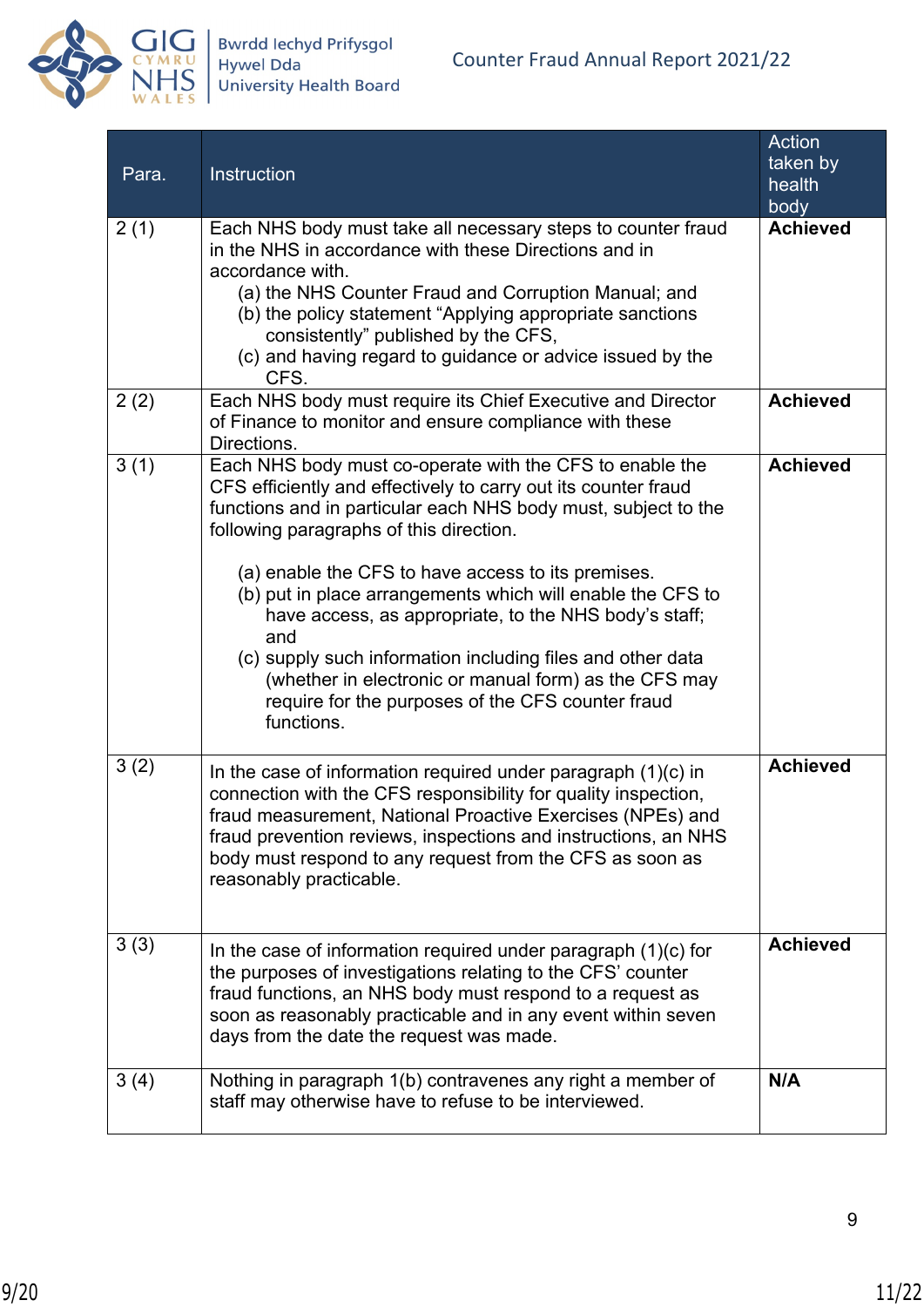

| Para. | Instruction                                                                                                                                                                                                                                                                                                                                                                                                                                                                                                                                                                                                                                                                                                                                                                                                                | Action<br>taken by<br>health<br>body |
|-------|----------------------------------------------------------------------------------------------------------------------------------------------------------------------------------------------------------------------------------------------------------------------------------------------------------------------------------------------------------------------------------------------------------------------------------------------------------------------------------------------------------------------------------------------------------------------------------------------------------------------------------------------------------------------------------------------------------------------------------------------------------------------------------------------------------------------------|--------------------------------------|
| 3(5)  | Nothing in paragraph 1(c) or direction 7(f) obliges or permits an<br>NHS body to supply information which is prohibited from<br>disclosure by or under any enactment, rule of law or ruling of a<br>court of competent jurisdiction or is protected by the common<br>law.                                                                                                                                                                                                                                                                                                                                                                                                                                                                                                                                                  | N/A                                  |
| 3(6)  | Without prejudice to the generality of direction 2(1)(a), each<br>NHS body must comply with the requirements specified in the<br>NHS Counter Fraud and Corruption Manual concerning.<br>(a) the arrangements for reporting fraud cases to the LCFS<br>and to the NHS body's audit committee and auditors.<br>(b) the arrangements for agreeing to undertake a criminal<br>prosecution and to refer a matter to the police.<br>(c) the confidentiality of information relevant to the<br>investigation of suspected fraud.<br>(d) the arrangements for the LCFS to report weaknesses in<br>fraud related systems to the CFS and the NHS body's audit<br>committee and auditors; and<br>(e) the arrangements for gathering information to enable the<br>Director of Finance to seek recovery of money lost through<br>fraud. | <b>Achieved</b>                      |
| 5(1)  | Each NHS body must nominate at least one person that it<br>proposes to appoint as the body's LCFS within six weeks of<br>the date on which these Directions come into force.                                                                                                                                                                                                                                                                                                                                                                                                                                                                                                                                                                                                                                               | <b>Achieved</b>                      |
| 5(2)  | A person nominated under paragraph 5(1) may be either<br>employed by the NHS body or a person whose services are<br>supplied to it by an outside organisation.                                                                                                                                                                                                                                                                                                                                                                                                                                                                                                                                                                                                                                                             | <b>Achieved</b>                      |
| 5(3)  | The name of the nominee must be notified to the CFSMS<br>together with the information specified in the NHS Counter<br>Fraud and Corruption Manual within 7 days of the nomination.                                                                                                                                                                                                                                                                                                                                                                                                                                                                                                                                                                                                                                        | <b>Achieved</b>                      |
| 5(4)  | Without prejudice to the generality of direction 2(1), before<br>making a nomination each NHS body must consider any<br>guidance issued by the CFSMS on the suitability criteria for an<br>LCFS.                                                                                                                                                                                                                                                                                                                                                                                                                                                                                                                                                                                                                           | <b>Achieved</b>                      |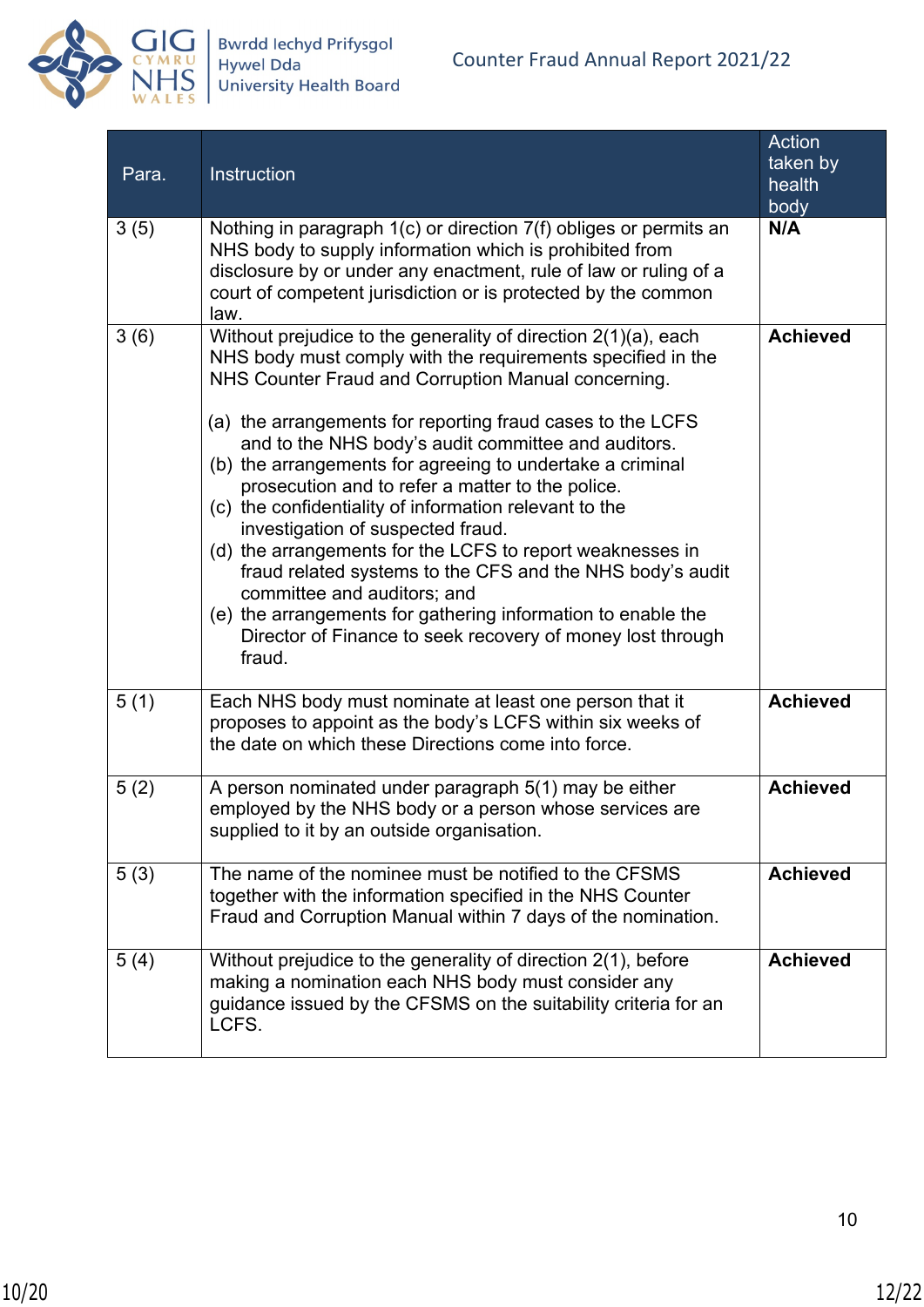

| Para. | <b>Instruction</b>                                                                                                                                                                                                                                                                                                                                                                                                                                                                                                                                                                                               | Action<br>taken by<br>health<br>body |
|-------|------------------------------------------------------------------------------------------------------------------------------------------------------------------------------------------------------------------------------------------------------------------------------------------------------------------------------------------------------------------------------------------------------------------------------------------------------------------------------------------------------------------------------------------------------------------------------------------------------------------|--------------------------------------|
| 5(5)  | After a nominee has.<br>(a) been approved by the CFS as a person suitable for<br>appointment.<br>(b) successfully completed any training required by the CFS;<br>and<br>(c) been accredited by the Counter Fraud Professionals<br><b>Accreditation Board,</b><br>the NHS body may appoint the person as its LCFS.                                                                                                                                                                                                                                                                                                | <b>Achieved</b>                      |
| 5(6)  | Where an NHS body nominates a person, whose services are<br>provided to it by an outside organisation, it must<br>(a) comply with the requirements of the CFS as to the<br>suitability of the organisation in question.<br>(b) satisfy itself and the CFS that the terms on which those<br>services are provided are such as to enable the LCFS to<br>carry out his functions effectively and efficiently and in<br>particular that he will be able to devote sufficient time to<br>that NHS body; and<br>(c) give to the CFS a copy of the contract under which the<br>services of the LCFS are supplied to it. | N/A                                  |
| 5(7)  | A further nomination must be made within 3 months of the date<br>on which an NHS body learns that there is to be a vacancy for<br>an LCFS.                                                                                                                                                                                                                                                                                                                                                                                                                                                                       | N/A                                  |
| 5(8)  | The procedures in paragraphs (3) to (6) also apply to a person<br>nominated under paragraph (7).                                                                                                                                                                                                                                                                                                                                                                                                                                                                                                                 | <b>Achieved</b>                      |
| 6(1)  | Each NHS body must specify a job description for its LCFS<br>which includes the operational and liaison responsibilities<br>specified by the CFS.                                                                                                                                                                                                                                                                                                                                                                                                                                                                | <b>Achieved</b>                      |
| 6(2)  | The job description under paragraph (1) must include a<br>requirement that the LCFS must adhere to the CFPAB<br>Principles of Professional Conduct as set out in the NHS<br><b>Counter Fraud and Corruption Manual.</b>                                                                                                                                                                                                                                                                                                                                                                                          | N/A                                  |
| 6(3)  | An LCFS must report directly to the NHS body's Director of<br>Finance.                                                                                                                                                                                                                                                                                                                                                                                                                                                                                                                                           | <b>Achieved</b>                      |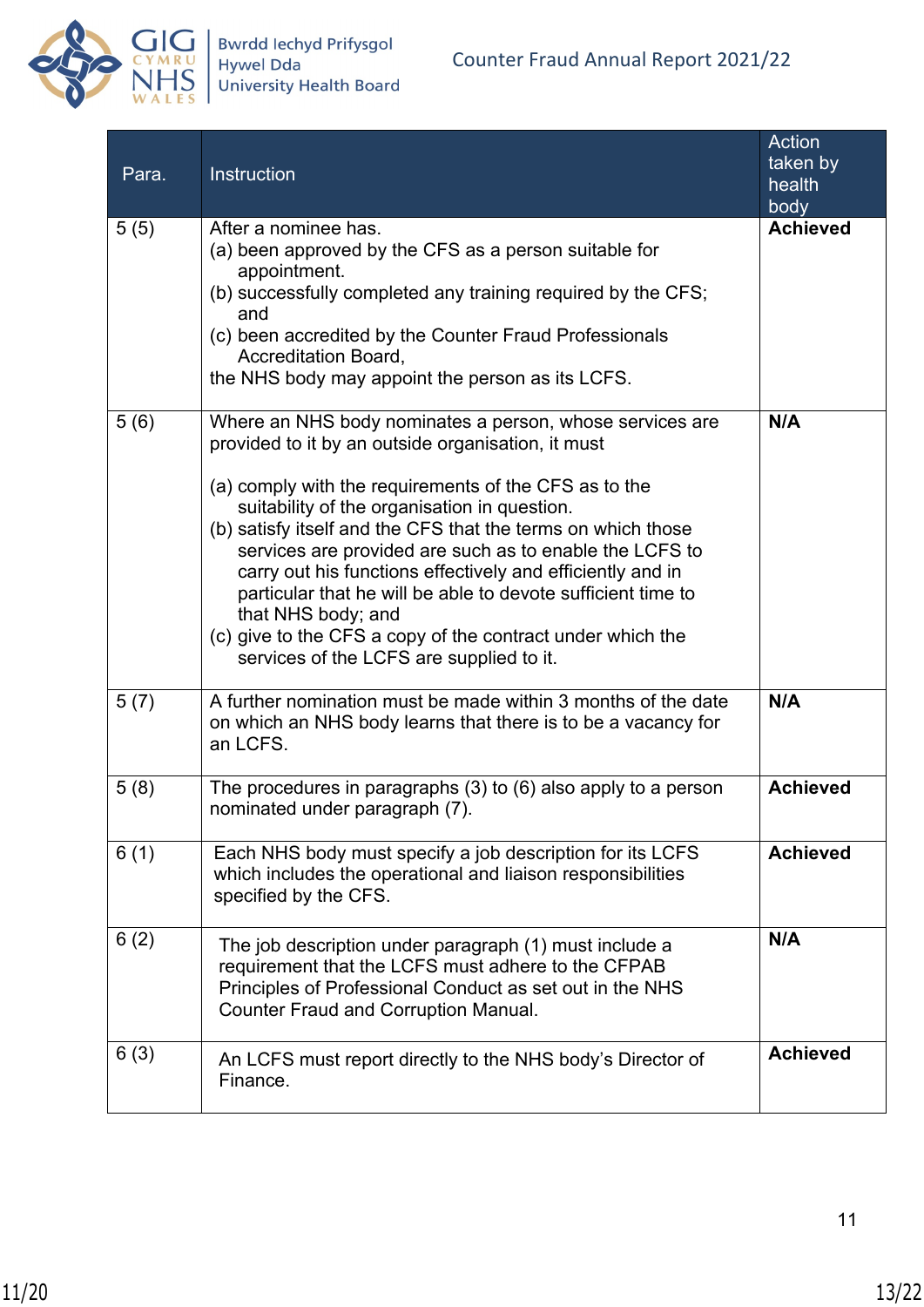

| Para.          | Instruction                                                                                                                                                                                                                                                                                                                                                                                                                         | <b>Action</b><br>taken by<br>health<br>body |
|----------------|-------------------------------------------------------------------------------------------------------------------------------------------------------------------------------------------------------------------------------------------------------------------------------------------------------------------------------------------------------------------------------------------------------------------------------------|---------------------------------------------|
| 6(4)           | An LCFS must not undertake responsibility for or be in any<br>way engaged in the management of security for any NHS<br>body.                                                                                                                                                                                                                                                                                                        | <b>Achieved</b>                             |
| $\overline{7}$ | Each NHS body must.<br>(a) require that in addition to the job description mentioned in<br>direction 6(1), the LCFS and the Director of Finance agree,<br>at the beginning of the financial year, a written work plan<br>which outlines the LCFS's projected work for that financial<br>year by reference to the seven generic areas of counter<br>fraud activity set out in the NHS Counter Fraud and<br><b>Corruption Manual.</b> | <b>Achieved</b>                             |
|                | (b) enable its LCFS to attend the NHS body's audit committee<br>meetings.                                                                                                                                                                                                                                                                                                                                                           | <b>Achieved</b>                             |
|                | (c) require its LCFS to keep full and accurate records of any<br>instances of fraud or suspected fraud.                                                                                                                                                                                                                                                                                                                             | <b>Achieved</b>                             |
|                | (d) require its LCFS to report to the CFS any weaknesses in<br>fraud related systems of the NHS body and any other<br>matters which may have fraud related implications for the<br>NHS.                                                                                                                                                                                                                                             | <b>Achieved</b>                             |
|                | (e) ensure that its LCFS has all necessary support including<br>access to the CFS secure intranet site to enable him<br>efficiently and effectively to carry out his responsibilities.                                                                                                                                                                                                                                              | <b>Achieved</b>                             |
|                | (f) subject to any contractual or legal constraint, require all of<br>its staff to co-operate with the LCFS and in particular that<br>those responsible for human resources disclose information<br>which arises in connection with any matters (including<br>disciplinary matters) which may have implications in<br>relation to the investigation, prevention, or detection of<br>fraud.                                          | <b>Achieved</b>                             |
|                | (g) enable its LCFS to receive training recommended by the<br>CFS.                                                                                                                                                                                                                                                                                                                                                                  | <b>Achieved</b>                             |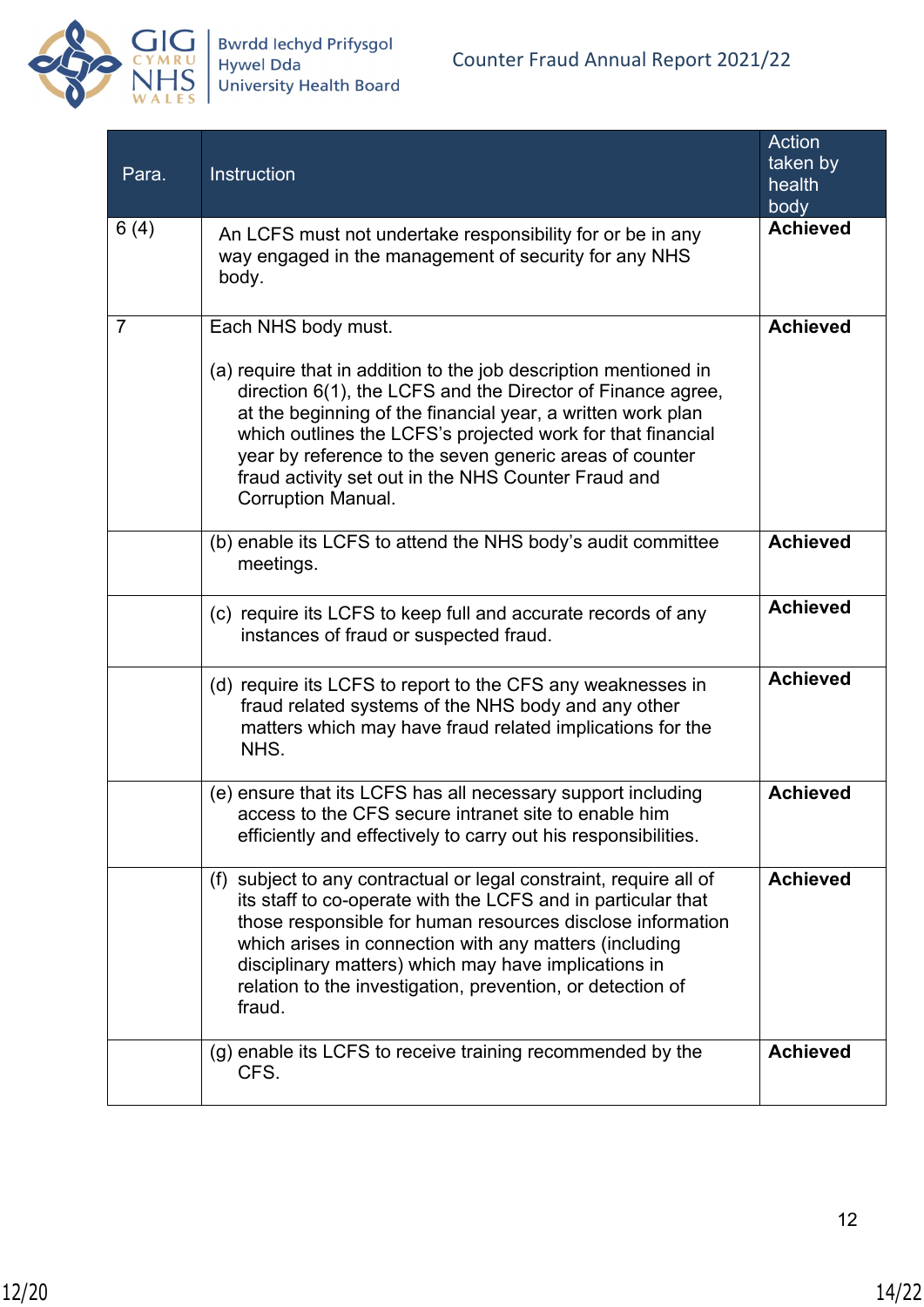

| Para. | <b>Instruction</b>                                                                                                                                                                                                                                                       | Action<br>taken by<br>health<br>body |
|-------|--------------------------------------------------------------------------------------------------------------------------------------------------------------------------------------------------------------------------------------------------------------------------|--------------------------------------|
|       | (h) require its LCFS, its other employees and any persons<br>whose services are provided to the NHS body in<br>connection with counter fraud work to have regard to<br>guidance and advice on media handling of counter fraud<br>matters which may be issued by the CFS. | <b>Achieved</b>                      |
|       | enable its LCFS to participate in activities in which the CFS<br>(i)<br>is engaged, including national anti-fraud measures, where<br>he is requested to do so by the CFS.                                                                                                | <b>Achieved</b>                      |
|       | enable its LCFS to work in conditions of sufficient security<br>(i)<br>and privacy to protect the confidentiality of his work.                                                                                                                                           | <b>Achieved</b>                      |
|       | (k) enable its LCFS generally to perform his functions<br>effectively, efficiently, and promptly.                                                                                                                                                                        | <b>Achieved</b>                      |

## <span id="page-14-0"></span>**4 NHS Counter Fraud Authority Quality Assurance Standards**

NHS Counter Fraud Authority (NHSCFA) undertake an annual review of the counter fraud activity completed within the Health Board. The LCFS is required to complete a Self-Review Tool (SRT).

From April 2021, all NHS funded services are required to provide assurance against the Government Functional Standards 013 – Counter Fraud and NHS Requirements. This should be overseen by the organisation's finance director and audit committee and in line with the organisation's existing approach to assurance against counter fraud requirements.

The previous NHS specific Standards have been aligned to the new NHSCFA Requirements and the four areas of activity are:

**Strategic Governance** - (Organisational governance / Staff Resource / Training) **Inform and Involve** – (Fraud Awareness / development of Anti- Fraud Culture) **Prevent and Deter** – (Reducing opportunity / Policy review and improvement) **Hold to Account** – (Detection and investigation of Fraud / Sanctions / Criminal Process)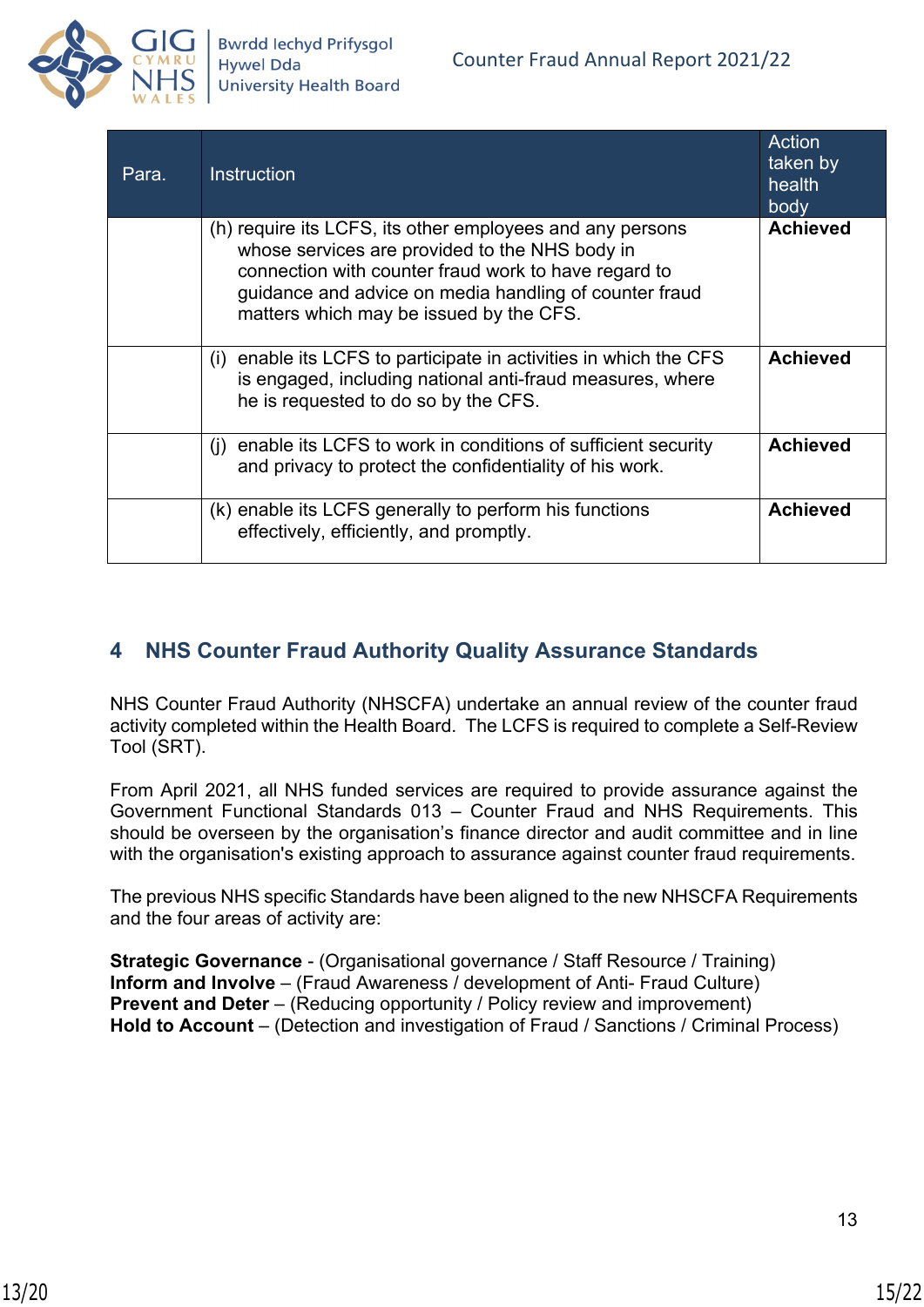

| Area of activity            | <b>RED / AMBER / GREEN</b> |
|-----------------------------|----------------------------|
| <b>Strategic Governance</b> | <b>GREEN</b>               |
| <b>Inform and Involve</b>   | <b>GREEN</b>               |
| <b>Prevent and Deter</b>    | <b>GREEN</b>               |
| <b>Hold to Account</b>      | <b>GREEN</b>               |
| <b>Overall level</b>        |                            |

### **Declaration**

I declare that the counter fraud, bribery, and corruption work carried out during 2021-22 has been self-reviewed against the Government Functional Standards 013 – Counter Fraud and NHS Requirements, and that the above rating has been achieved.

| <b>Organisation</b>                                                                                  | <b>Hywel Dda University Health Board</b> |
|------------------------------------------------------------------------------------------------------|------------------------------------------|
| Director of Finance / Chief Financial<br><b>Officer / Executive Board Member</b><br><b>Signature</b> |                                          |
| <b>Date</b>                                                                                          |                                          |
| Date of last Local Counter Fraud<br><b>Assessment</b>                                                | 30th March 2022                          |

#### <span id="page-15-0"></span>**4.1 Inform and Involve**

The LCFS have an on-going work programme with the NHS Counter Fraud Service (Wales) to develop an Anti-Fraud Culture within the NHS. There is an anti-fraud, bribery and corruption policy in place that outlines the responsibilities of staff in countering Fraud and corruption within HDdUHB.

Fraud awareness materials and presentations have been provided in a variety of different formats, to include an Induction leaflet and ESR E-Learning package to new starters, Student placements, Medicine Safety Days, NWSSP Payroll and Post Payment Verification, Finance and Estates departments, General Practitioners and Medical Staffing Groups, including Consultants and Junior Doctors.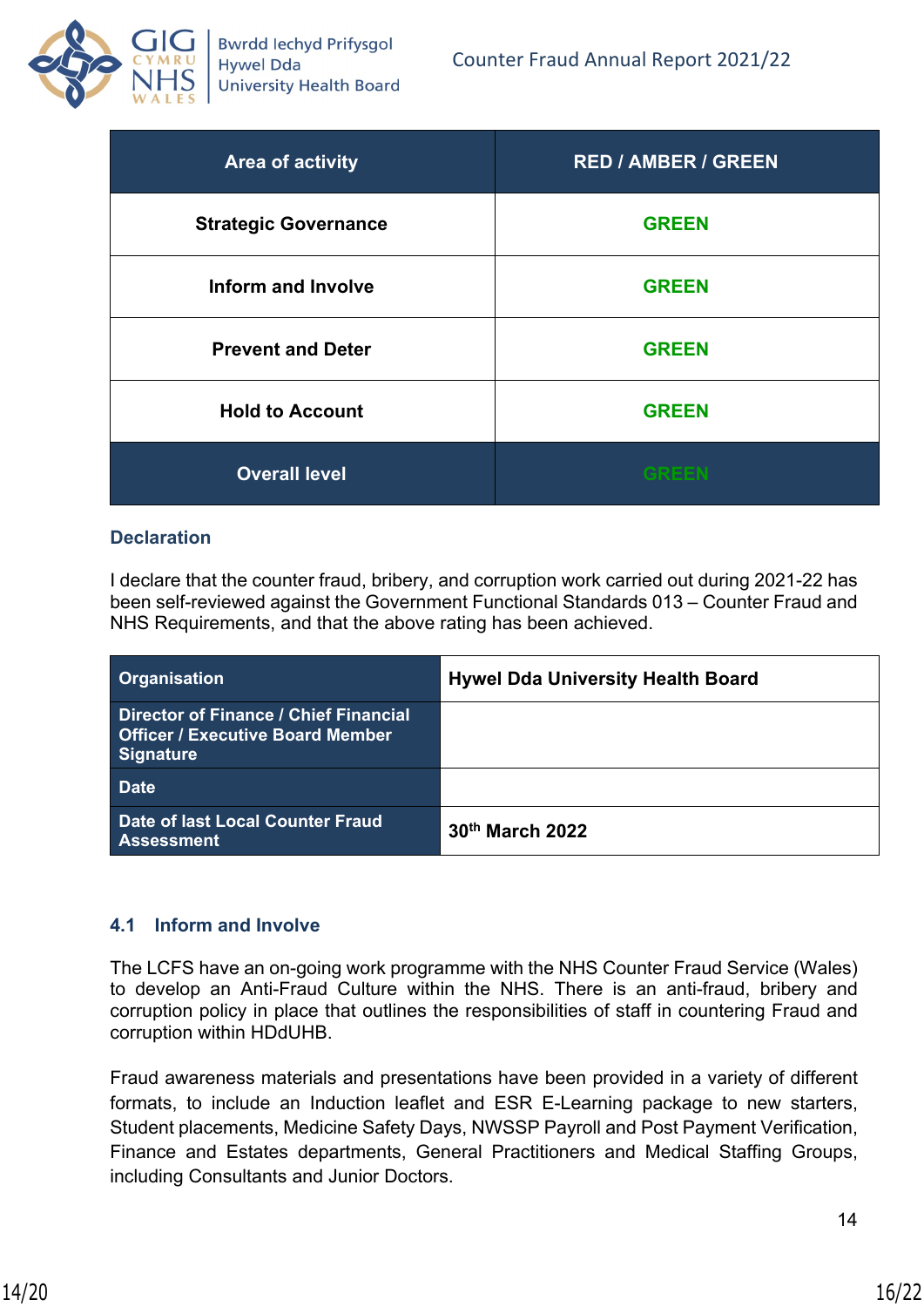

Bespoke virtual and face to face Counter Fraud learning has been provided to targeted staff groups, identified as higher risk of contact with fraud, such as Finance, Estates and NWSSP Payroll Services.

Evaluations of sessions have been conducted, with positive comments received regarding the value of receiving these awareness sessions. Evaluations and feedback have informed tailoring of learning, to ensure that bespoke guidance can be offered.

Communications links have been enhanced and developed over this work period. The Counter Fraud Team continues to operate a dedicated Twitter account to promote the Counter Fraud message. The Team has also maintained and updated its intranet pages, including migration over to the new intranet format.

This year's Fraud Awareness Week was once again delivered online, with daily communications issued to both the staff and public, highlighting Fraud Risks, reporting mechanisms, and making awareness materials available.

Examples of key work areas and successful outcomes include:

- Several virtual presentations conducted to staff and key contacts. Following the induction programme being taken online, the LCFS provided updated literature for dissemination.
- Following an Audit Wales review, the Counter Fraud ESR e-learning has been made mandatory from 1st May 2021.
- During 2021/22 the Counter Fraud Department has undertaken 33 awareness events, 40 deterrence exercises (including newsletters, global messages, or counter fraud activities) and 42 separate Fraud Prevention activities, which have been reported to CFS Wales throughout the year.
- The Fraud Awareness Week campaign was undertaken online, resulting in the circulation of promotional literature, and placement of Fraud Reporting line details within key areas.
- The medicines management presentation continued online and successfully delivered to Health Board employees, raising awareness of Fraud and Health Board policies.
- In order to develop and improve working relationships with our NWSSP Partners, presentations were provided to both Payroll (highlighting overpayments) and the Post Payment Verification Team (reference contractor fraud), with a view of promoting the need to report concerns at the outset and greater collaborative working to identify future risks / fraud trends via making better use of data analytics.

The LCFS also produced and updated counter fraud awareness materials and refreshed these across the Hywel Dda estate during a fraud awareness drive undertaken during the pandemic; working with both internal departments and external parties to spread the message. The awareness materials were made available in both Welsh and English.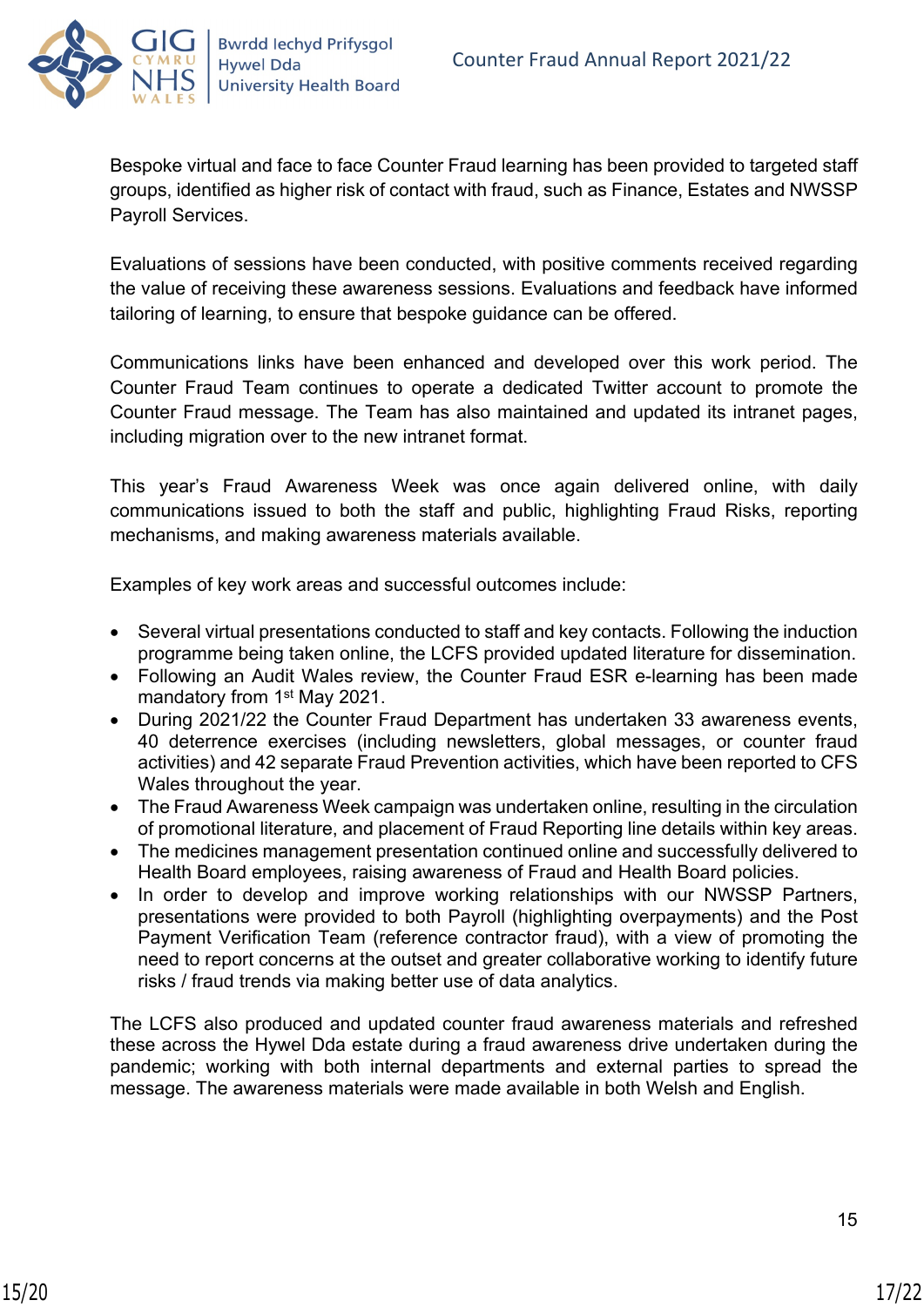

### <span id="page-17-0"></span>**4.2 Prevent and Deter**

The LCFS have effectively liaised with the Health Board's Communications Department when reporting cases or fraud trends, to ensure that a consistent approach is taken, and the message is sent out that fraud will not be tolerated within the Health Board. This resulted in the positive media coverage of a successful Fraud Case.

The LCFS provide reports on policy weaknesses in each case where fraud is established to both CFS Wales and relevant department within the Health Board, most recently working with Workforce and Finance to review and update the Health Board's Overpayment and Underpayment policy.

Staff alerts displayed on the Health Board website and circulated through mass communications have also encouraged engagement and demonstrated real advantages to maintaining an anti-fraud culture. There has been a significant increase throughout the year in staff seeking advice and guidance in order to reduce the risk of fraud in their respective areas of work. This represents a shift from the Counter Fraud Team being viewed as a contact point for referral of information for investigation to an asset to be utilised to prevent fraud from occurring.

The LCFS has also undertaken fraud-proofing of internal policies and procedures both during the Global Consultation of such policies but also in response to fraud risks. Additionally, it is pleasing to see that over the past year, Counter Fraud have been asked to comment of a significant amount of Finance policies and Standard Operating Procedures as a matter of procedure, as opposed to a specific risk being identified. This has resulted in the LCFS undertaking 10 policy reviews over the course of the year.

Following the recommencement of the Post Payment Verification (PPV) workplan, the LCFS has continued to monitor reports with the relevant Primary Care Lead officers. Links between the two departments continue to develop, with dedicated Counter Fraud Training being provided in Quarter 3. Further collaborative work is being undertaken with bi-monthly meetings at an all Wales and local level. This has resulted in the identification of Fraud Case and subsequent Civil Recovery.

The Counter Fraud Team has been proactive in reviewing the process for notification of employment changes in efforts to minimise the risk from payroll fraud and overpayment of salary. A review of the current procedure / policy has been undertaken in conjunction with Workforce, Finance, Payroll and Union Representation.

The LCFS has undertaken several Pro-Active exercises, some of which were linked to identified risks, these included:

- Covid Recruitment Exercise.
- PO v Non-PO Spend (national exercise in conjunction with the Counter Fraud Authority).
- Procurement including Estates.
- Continence Products Ordering for deceased Patients (Ongoing).

16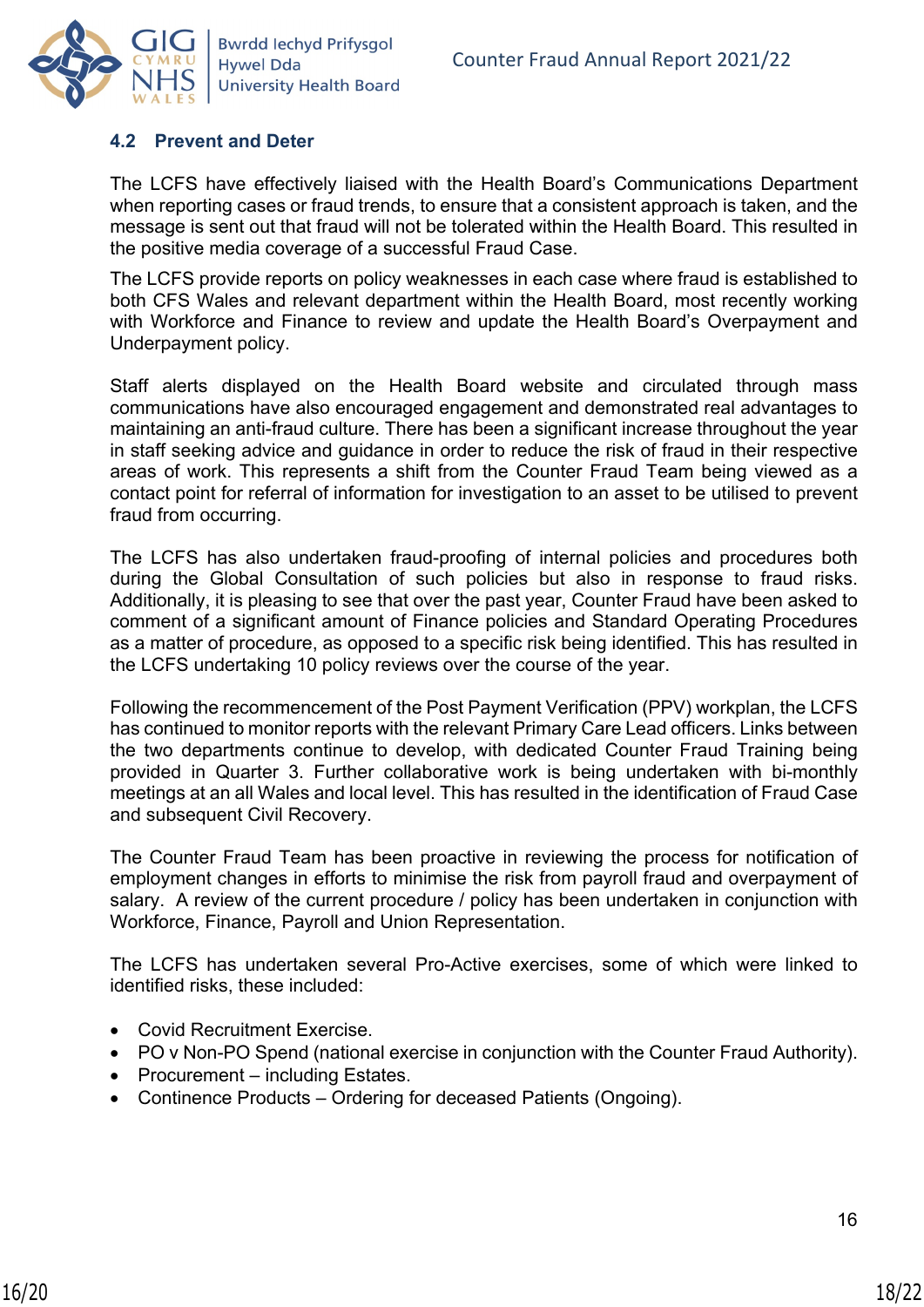

The LCFS have maintained their activity with regard to the National Fraud Initiative (NFI), carrying out checks across all matched data reports, updating privacy notices and submitting data for the next data exercise. The work has also supported other Public Sector Organisations in their NFI activity.

Fraud Risk Assessments have been undertaken throughout the year, the findings of which have been discussed with relevant leads. Although these assessments produced low scores, they have identified current control measures, which can be tested by way of future pro-active exercises.

It was hoped that the LCFS in conjunction with Counter Fraud Services Wales would undertake a joint Pharmacy / Prescription based exercise, however this was paused, due to CFS Wales engaging and undertaking the work with a neighbouring Health Board. It is hoped that this exercise will be rolled out to other Health Boards during 2022/23.

## <span id="page-18-0"></span>**4.3 Hold to Account**

The LCFS has continued to work with internal and external audit services, alongside payroll and workforce leads, to ensure that counter fraud work was carried out in accordance with the Counter Fraud Strategy.

The LCFS receives information from several sources and processes are in place to ensure referrals are prioritised and investigated. As part of the required reporting processes, all notified concerns are reported utilising the Counter Fraud Authorities new crime reporting system, Clue3. All current cases are logged on this system. We no longer have any ongoing investigations on the old system (FIRST case management database).

The new system ensures the effective and secure recording of sensitive information relation to ongoing investigation. The Clue3 system will allow for users to accurately document the types of investigations being undertaken, outcomes and systems weaknesses at an all-Wales level. This will enable the Counter Fraud Authority to release more accurate benchmarking and trend analysis data in the future. In addition, the new system will allow users to record data associated with pro-active exercises undertaken at a local level, including any fraud risks identified and potential savings produced. This information will allow the Counter Fraud Authority to demonstrate a financial value associated with Proactive work, something which has been difficult to demonstrate over the years. This benchmarking data is expected to be available in Quarter 2/3 of the 2022/23 financial year.

Update reports on current case positions have been supplied to ARAC on a regular basis. The reports are discussed during the in-committee section of the meeting to ensure confidentiality of investigation and fairness to investigation subjects. An end of year report has been supplied alongside this report for discussion during the in-committee meeting.

The Counter Fraud Team has actively investigated and closed 43 investigations in the 2021- 22 financial year, which included 12 cases carried over from the previous year. 47 new investigations were received and commenced. This work has resulted in the application of criminal, internal and civil sanctions.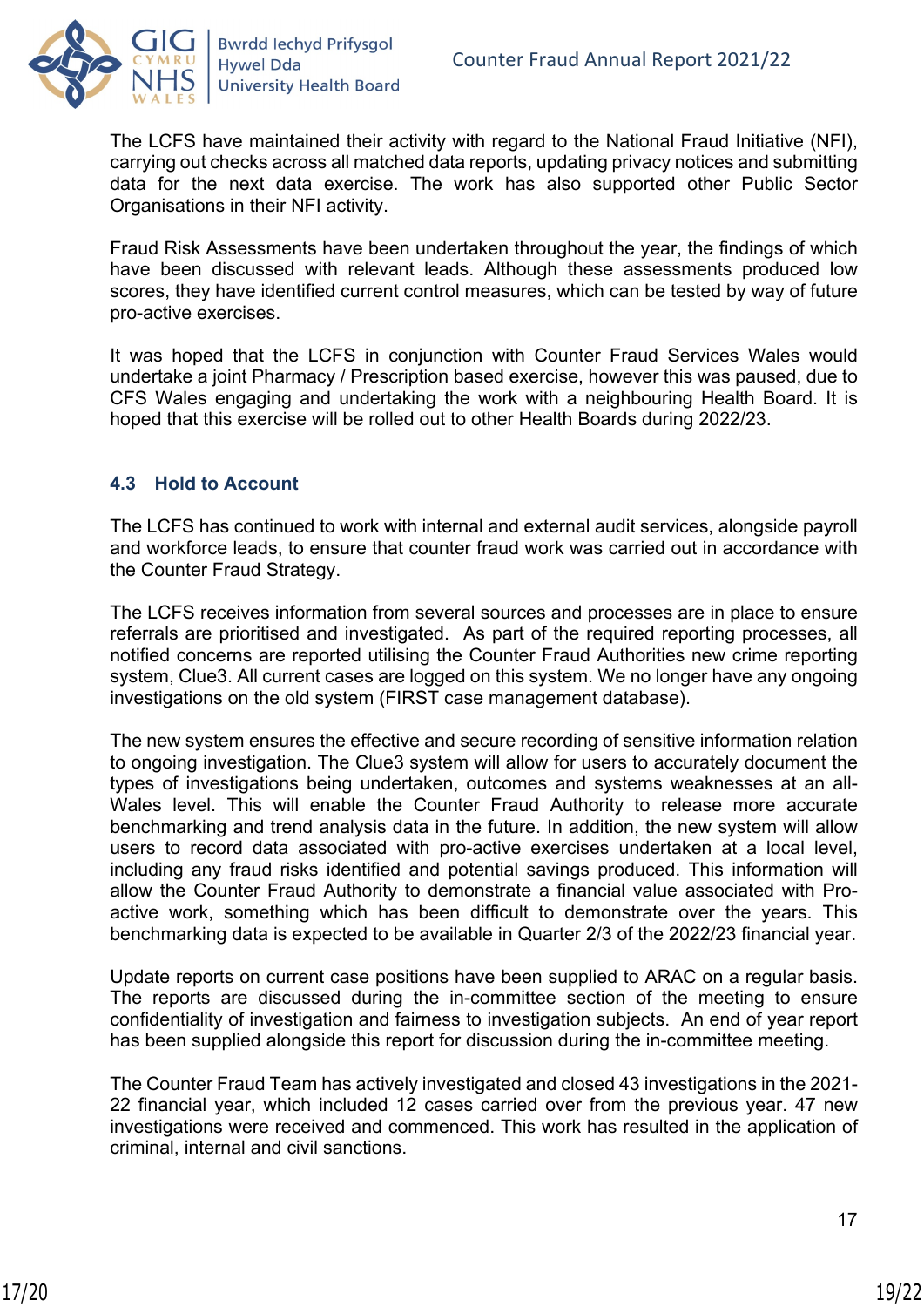

Data analysed by NHS CFS Wales demonstrates that the overall recovery for HDdUHB in relation to fraud investigations stands at £23,061.

16 investigations will remain open and be carried forward into 2022-23 financial year for investigation.

## <span id="page-19-0"></span>**4.4 Strategic Governance**

The Counter Fraud Work Plan agreed with the Director of Finance was presented to ARAC and quarterly monitoring reports submitted for information.

Meetings with Health Board Senior Managers have continued and the identification of further areas of risk from a local perspective, with the application of their professional experience within the Health Board, has been achieved.

The LCFS attended both Wales Counter Fraud Conferences, where further training was received in accordance with the NHS Protect requirements. In addition, LCFS Slater has successfully undertaken and completed his LCFS training and obtained his Accreditation from the University of Northumbria.

Submission of the return for NHS Counter Fraud Authority Quality Assurance Assessment was made within the due deadline. Throughout the year quarterly returns for WG and NHS Counter Fraud Authority in relation to investigation statistics were provided.

The necessary support has been received from the Health Board, allowing LCFS to perform their functions effectively. Continued training for specialist delivery has been maintained for all staff.

Regular contact has been maintained between the Lead LCFS and Fraud Champion throughout the year, ensuring a top-down approach to developing an effective Counter Fraud Culture within the organisation.

## <span id="page-19-1"></span>**5 Conclusion**

The Health Board's Counter Fraud provision has demonstrated compliance with the requirements of the Welsh Government Directions to NHS Bodies on Counter Fraud Measures.

The overall Green rating from the Quality Assurance assessment (SRT), demonstrates the continued efforts from the LCFS in working in an innovative way to achieve a balance of both reactive and proactive work to meet the NHS Counter Authority's Standards.

A key strategy from previous years has been to change the view amongst the wider Health Board of the Counter Fraud Team from being a reactive unit for referral and investigation, to a proactive unit purposed to prevent fraud and reduce fraud risk. This is showing signs of taking effect, with increased contact seeking advice and assessment. This strategy will continue, whilst being mindful that the message around the importance of investigation should not be lost.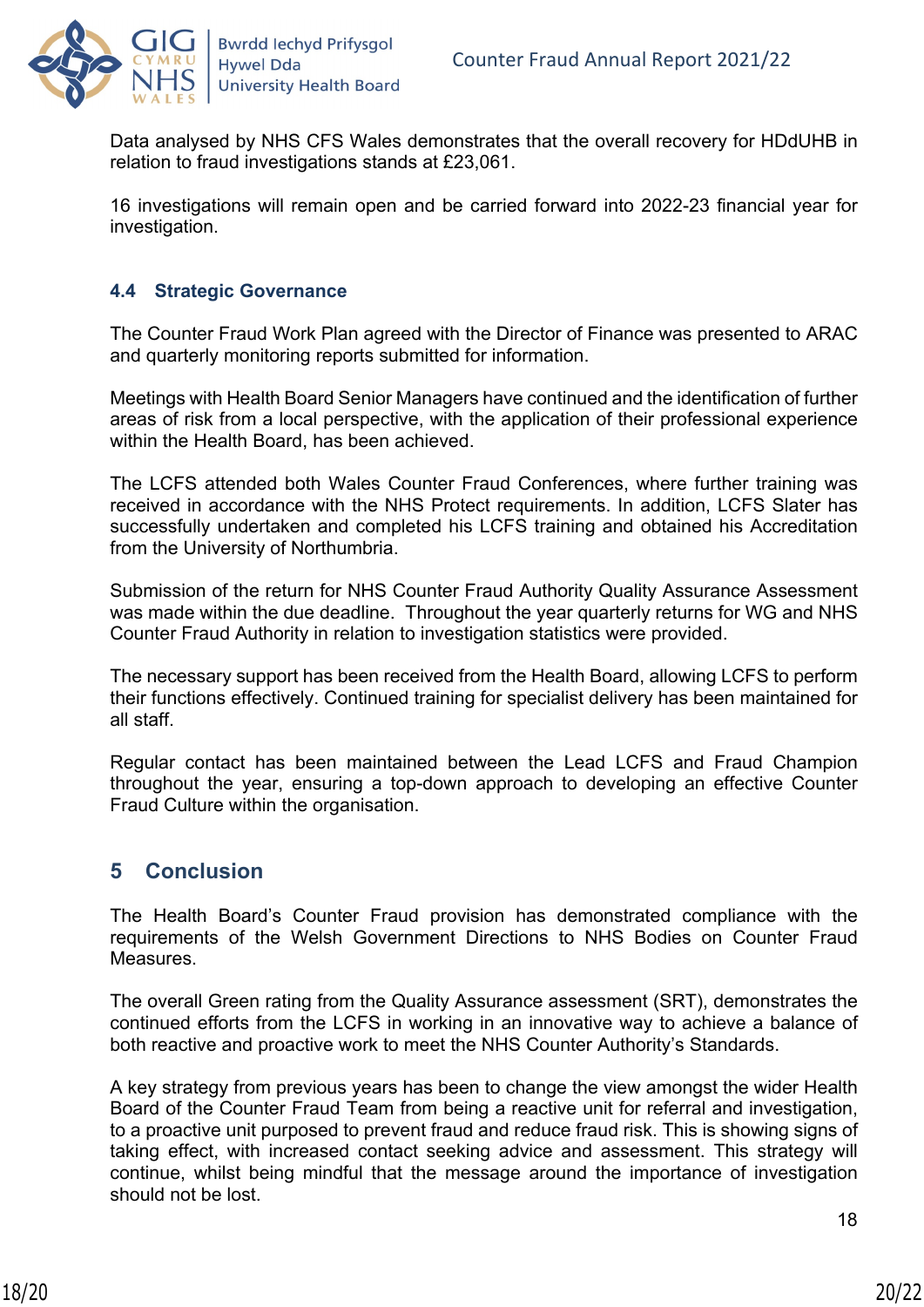

The Counter Fraud Team can demonstrate a continued trajectory of improvement across the service, with continued success shown across key measurable. Key areas of work for next year will be to maintain focus on inform and involve, continuing to raise awareness of Fraud, Bribery and Corruption and further embedding a counter fraud culture fostered over preceding years as well as further developing work associated with Prevent and Deter, including building on Fraud Risk Analysis, identifying specific Fraud Risk based proactive exercises and recording outcomes on Clue3 against the Government Functional Standards 013 – Counter Fraud and NHS Requirements.

The Health Board's counter fraud provision has demonstrated compliance with the requirements of the Welsh Government Directions to NHS Bodies on Counter Fraud Measures.

# **Ben Rees**

**Lead Local Counter Fraud Specialist Hywel Dda University Health Board**

**For presentation to Audit and Risk Assurance Committee: 19th April 2022.**